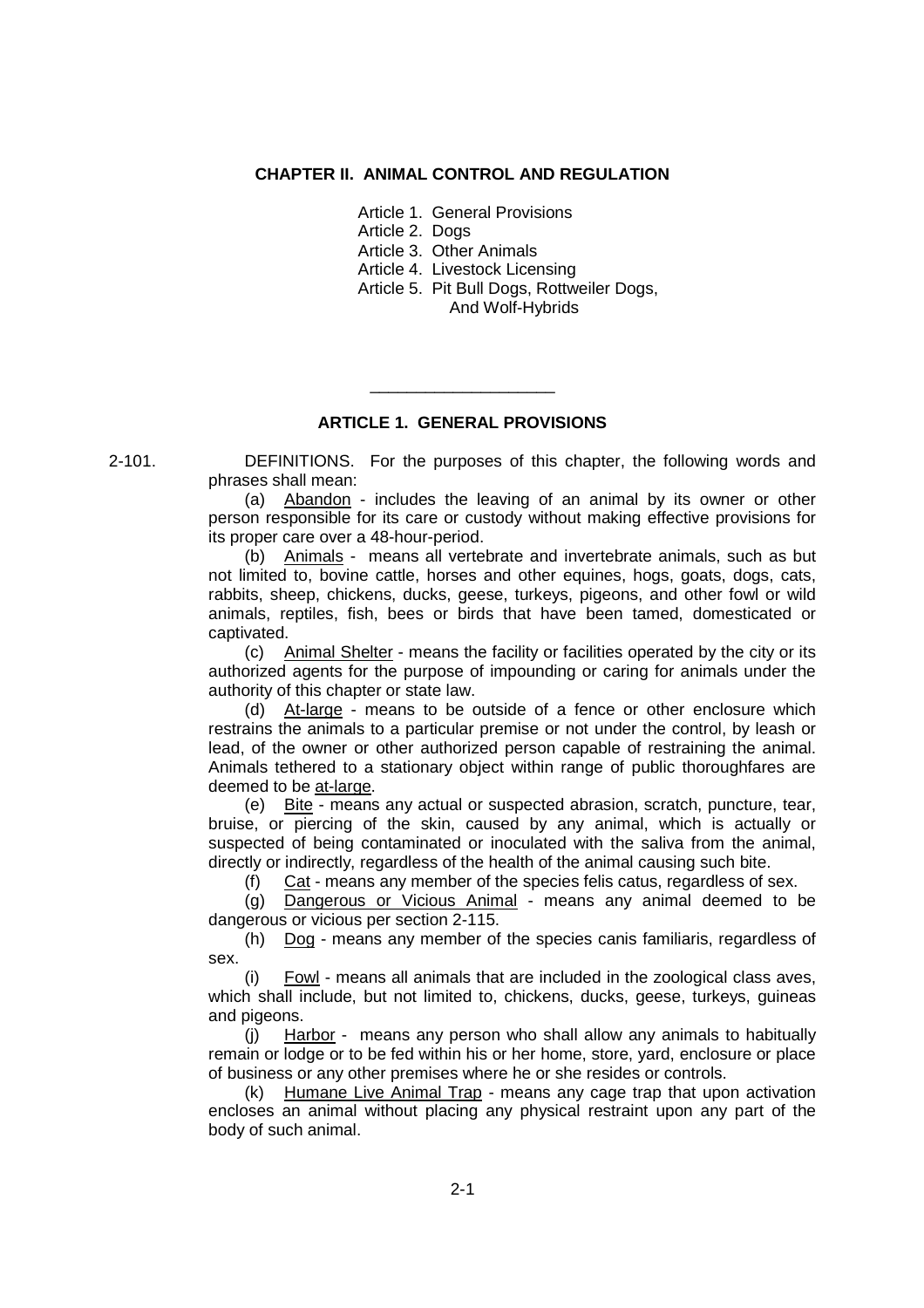(l) Humanely Euthanize - means the proper injection of a substance that quickly and painlessly terminates the life of an animal, or any other method approved by the American Veterinary Medical Association or the American Humane Society.

(m) Immediate Control - means the regulation and supervision by a competent person so that an animal is unable to run or get loose at will.

(n) Kennel - means any establishment, commercial or otherwise, maintained for breeding, rearing, grooming, boarding, or otherwise harboring in an enclosure in one location only, more than 4 dogs.

(o) Livestock - includes, but is not limited to cattle, horses, goats, sheep or other animals commonly regarded or used as farm or ranch animals.

(p) Neutered - means any male or female cat or dog that has been permanently rendered sterile.

(q) Own - means and includes own, keep, harbor, shelter, manage, possess, or have a part interest in any animal. If a minor owns any such animal subject to the provisions of this chapter, the head of the household of which such minor is a member shall be deemed to own such animal for the purposes of this chapter.

(r) Owner - means the one who owns, or his or her employee, agent, or other competent person into whose charge an animal has been placed by the actual owner as described in subsection (q) above.

(s) Vaccination - means an injection of a vaccine, approved by the State Board of Public Health and administered by a licensed veterinarian for the purpose of immunizing an animal against rabies.

(t) Veterinarian - means a doctor of veterinary medicine licensed by the State of Kansas.

(Code 2016)

2-102. ANIMAL CONTROL OFFICER; DUTY TO IMPOUND; CITATION ALTERNATIVE. (a) The police chief shall be responsible for the enforcement of this chapter and amendments thereto and is hereby authorized to make investigations and to mail notices, orders, or directions as necessary for the enforcement of the provisions of this chapter, to pick up animals on public or private property, and to arrange and pay for confinement of such animals. The police chief shall have the power to sign complaints and to serve notice to appear upon any person when the police chief has probable cause to believe such person has violated or is violating any section of this code. The police chief may appoint as his or her representative to assist in his or her responsibilities hereunder any representative of the Sedgwick County Animal Control, Wichita/Sedgwick County Department of Community Health, a licensed veterinarian, or an officer or agent of the Humane Society.

> (b) Except as provided in subsection (c), it shall be the duty of the animal control officer to take up and impound all animals found in the city in violation of the provisions of this chapter.

> (c) As an alternative to the provisions of subsection (b) of this section, any law enforcement officer or the animal control officer may issue a citation to the owner, harborer or keeper of an animal in violation of this chapter, and the person receiving the citation shall, within 10 days, appear in the municipal court of the city to answer the charged violation of this chapter. (Ord. 701, Sec. 1:2; Code 1996)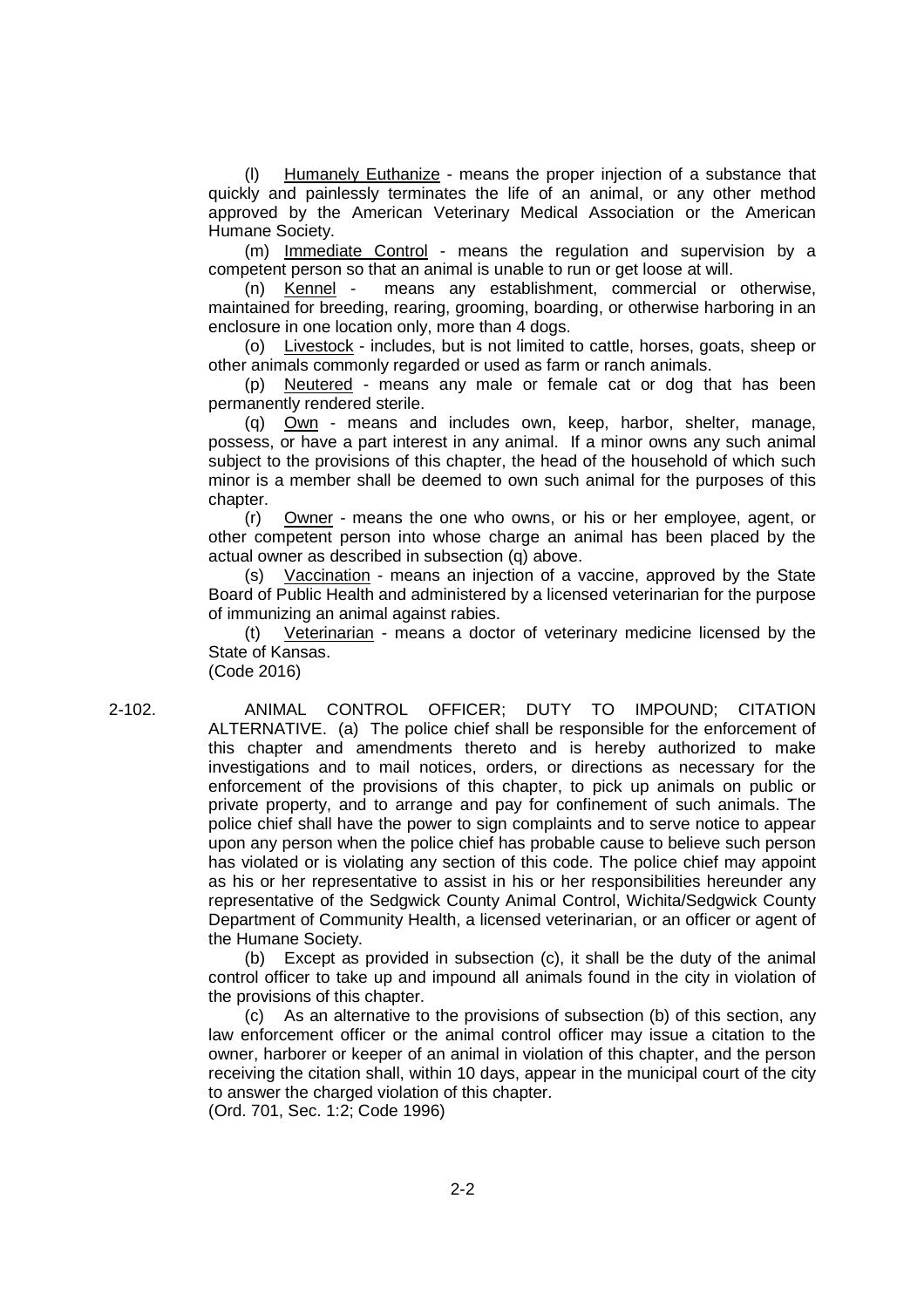2-103. SAME; CAPTURE/DESTRUCTION. When deemed necessary by law enforcement officers or the animal control officer for the health, safety and welfare of the residents of the city, such officers and/or their agents may:

> (a) Place a humane trap on public or a requesting resident's property for the purpose of capturing any animal defined in this chapter as creating a nuisance in the city;

> (b) Use any tranquilizer guns, humane traps, or other suitable devices to subdue and capture any animal that is deemed by the animal control officer, in his or her discretion, to be of a danger to itself or to the public health and safety.

> (c) Use firearms or other suitable weapons to destroy any rabid animal, any vicious animal as defined in section 2-115, or any animal creating a nuisance as defined in section 2-111, where such animal is impossible or impractical to catch, capture or tranquilize. (Code 1996)

2-104. SAME; RIGHT OF ENTRY; UNLAWFUL INTERFERENCE. (a) The animal control officer or any law enforcement officer shall have the right of entry upon any private unenclosed lots or lands for the purpose of collecting any animal whose presence thereupon is a violation of this chapter, to the extent allowed by law.

(b) It shall be unlawful for any person to interfere with the animal control officer in the exercise of his or her duties. (Code 1996)

2-105. MUNICIPAL POUND ESTABLISHED. A municipal pound shall be established to carry out the provisions of this chapter. Such a pound may be operated by a contractor and all services required herein may be provided by a contractor. When so contracted, the pound shall have the following services and facilities as a minimum:

(a) Adequate pickup and impounding of all stray and ownerless dogs and cats and animals otherwise in violation of the provisions of this chapter.

(b) Group holding facilities for stray, ownerless and unvaccinated animals impounded for violation of the provisions of this chapter.

(c) Individual isolation facilities for sick, biting, rabid and suspected rabid animals.

(d) Facilities for the humane destruction of animals. (Code 1996)

2-106. BREAKING POUND. (a) It shall be unlawful for any unauthorized person to open, unlock, break open or attempt to break open the pound, or to take or let out any animal placed therein, or take or attempt to take from an authorized officer of this city any animal taken up by him or her under the provisions of this chapter, or in any manner interfere with or hinder any authorized officer or employee of this city in catching, taking up, or impounding any animal.

> (b) It shall be unlawful for any person or persons, other than those duly authorized, to care for, feed, attempt to feed, or interfere in any way with the care of impounded animals.

(Code 1996)

2-107. CRUELTY TO ANIMALS. It shall be unlawful for any person to: (a) Willfully or maliciously kill, maim, disfigure, torture; beat with a stick, chain, club or other object; mutilate, poison, burn or scald with any substance; or

2-3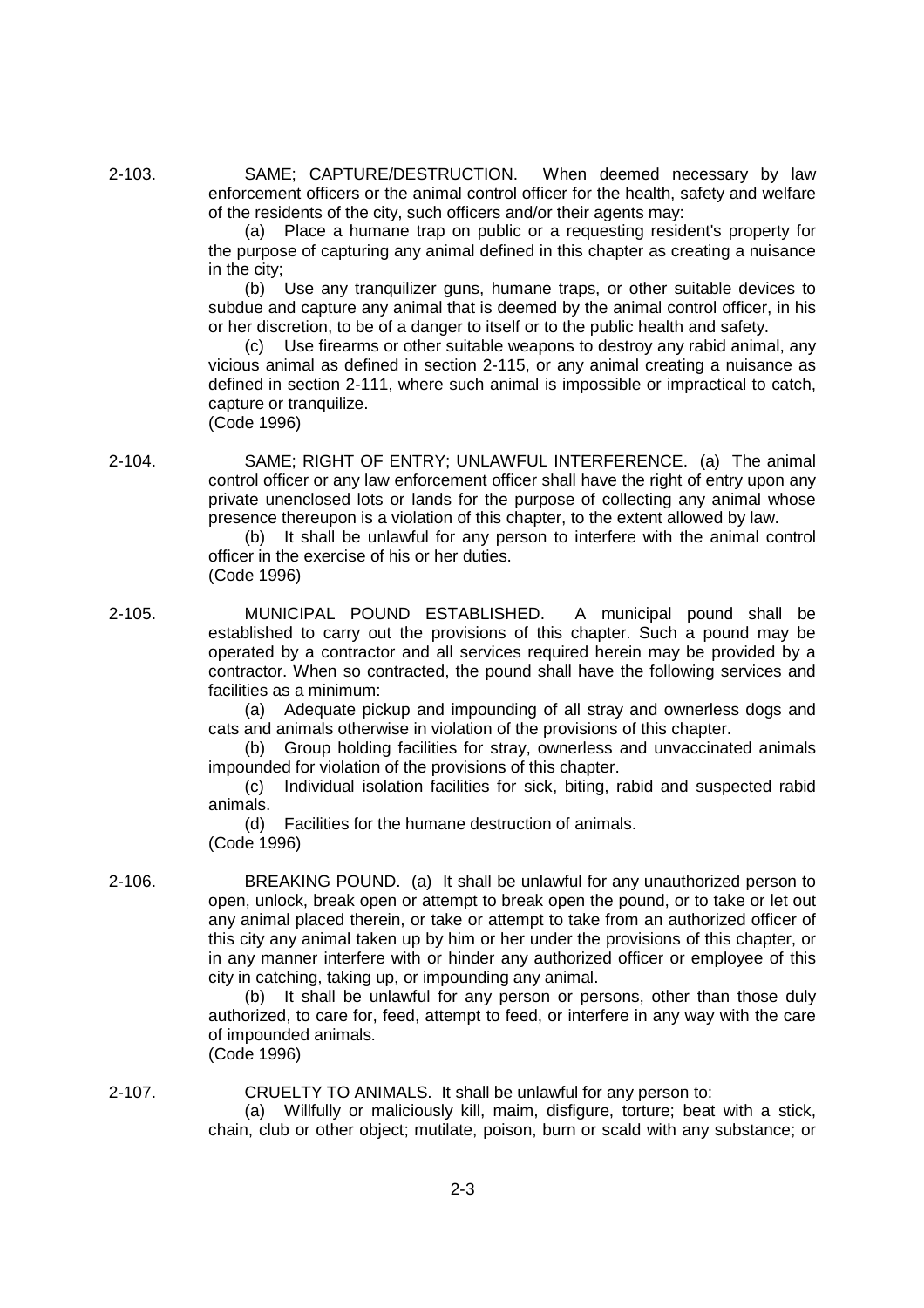otherwise cruelly set upon any animals, except that reasonable force may be employed to drive off vicious animals;

(b) Drive or work any animal cruelly or cruelly work any maimed, mutilated, infirm, sick or disabled animal, or cause, allow or permit the same to be done;

(c) Have, keep or harbor any animal which is infected with any dangerous or incurable and/or painfully crippling condition except as provided in section 2- 108.

(d) Sell or offer for sale, barter, give away, or use as an advertising device or promotional display, living baby chicks, rabbits, ducklings or other fowl under two months of age in any quantity less than 12; or to sell, offer for sale, barter, give away, or display animals or fowls as specified in this section which have been dyed, colored or otherwise treated so as to impart to them an artificial or unnatural color. This section shall not be construed to prohibit the sale of animals or fowls as specified in this subsection, in proper facilities, by hatcheries or persons engaged in raising and selling such animals and fowls for recognized animal husbandry purposes;

(e) Promote, stage, hold, manage, or in any way conduct any game, exhibition, contest or fight in which one or more animals are engaged for the purpose of injuring, killing, maiming, or destroying themselves or any other animal;

(f) Neglect or refuse to supply such animal with necessary and adequate care, food, drink, air, light, space, shelter or protection from the elements as necessary for health and well-being of such kind of animal.

(g) Abandon any animal within the corporate limits of the city. Abandon shall include the leaving of an animal without making effective provision for its care.

(h) Have, keep, or harbor any animal which is infected with any dangerous or incurable and/or painfully crippling condition.

(i) No person shall harbor or maintain more than four dogs or four cats; providing, however, this section shall apply only to mature animals that are fully weaned, and shall not apply to common carriers transporting domestic animals to or through the city, or to licensed veterinarians properly practicing veterinary medicine as herein provided.

(j) A dog shall be considered a nuisance if its barking, howling, or yelping constitutes a continuous annoyance and discomfort to a property holder and/or his or her family so that their rest is broken, sleep is interrupted, or their reasonable use and enjoyment of their home is disturbed.

(k) In determining the vicious propensity of the dog or other animal, the police chief or his or her agent shall consider the following:

(1) The seriousness of any attack or wound;

(2) The past history at wounds inflected by the animal;

(3) The potential propensity of the animal to inflict wounds in the future;

(4) The conditions under which the animal is kept and maintained.

(5) Consider whether the attack or injury was sustained by a person who at the time was committing a willful trespass or other tort upon the premises at the owner of the dog or was tormenting, abusing, or assaulting the dog.

(l) These provisions shall not apply to the exceptions sanctioned under section 2-108.

In addition to the penalties provided in section 1-116 of this code, the municipal court judge may order a person convicted of violation under this section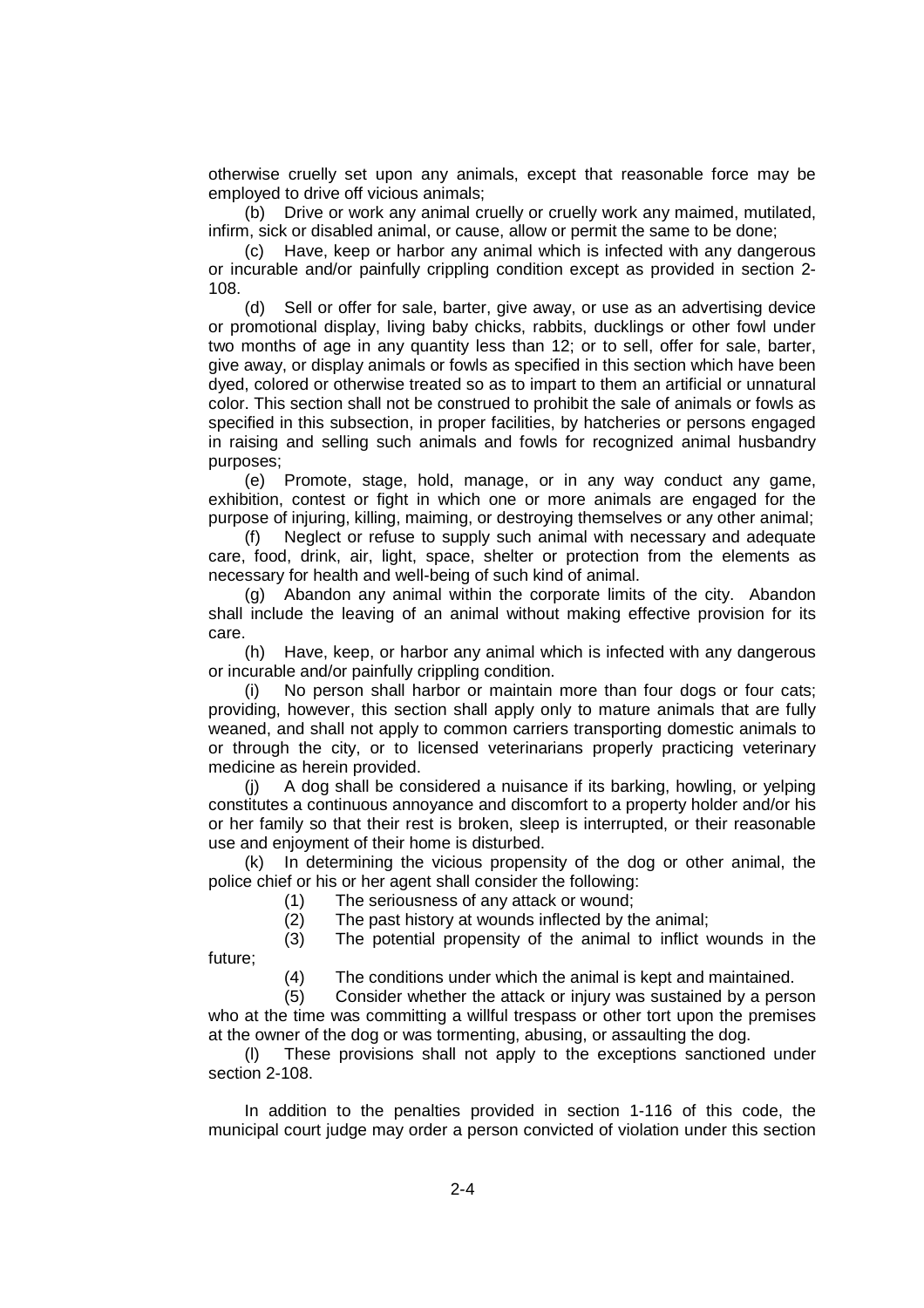to turn the animal involved over to a designated humane society. All such animals taken by the designated agency may be placed with another or more suitable person or destroyed humanely as soon thereafter as is conveniently possible. (Ord. 712, Sec. 3; Code 2005)

2-108. SAME; EXCEPTIONS. The provisions of section 2-107 shall not apply to:

(a) Normal or accepted veterinary or veterinary hospital practices or treatment of animals under active veterinary care;

(b) Bona fide experiments carried on by commonly recognized research facilities;

(c) Killing, attempting to kill, trapping, catching or taking of any animal in accordance with the provisions of Chapter 32 or Chapter 47 of the Kansas Statutes Annotated;

(d) Rodeo practices accepted by the rodeo cowboys' association;

(e) The humane killing of an animal which is diseased or disabled beyond recovery for any useful purpose, or the humane killing of animals for population control, by the owner thereof or by an authorized agent such as a licensed veterinarian, at the request of the owner;

(f) The humane killing of an animal by the animal control officer, a public health officer or a law enforcement officer in the performance of his or her official duty;

(g) The humane killing of an unclaimed animal after three full business days following the receipt of such animal at a municipal pound or an incorporated humane society shelter by the owner, operator or authorized agents of such establishments.

(Code 1996)

2-109. KEEPING ANIMALS. It shall be unlawful for the owner, lessee, occupant or person in charge of any premises in the city to possess and maintain any animal or fowl within the city or permit to be maintained thereon any stable, shed, pen or other place where horses, mules, cattle, sheep, goats or swine, or undomesticated animals are kept. This provision shall not apply to:

(a) The maintaining of a stockyard or sales barn for the loading, unloading, temporary detention and sale of such livestock, if the location of such stockyard or sales barn does not otherwise violate the zoning ordinances of the city;

(b) The maintaining of dogs which are regulated by Article 2 of this chapter;

(c) The maintaining of non-poisonous and non-vicious animals and fowl which are commonly kept as household pets, such as cats, hamsters, rabbits, parakeets, and comparable animals, when kept as household pets and in a safe and sanitary manner in accordance with section 2-113 of this chapter;

(d) The transporting of animals through the city by ordinary and customary means.

(Code 1996)

2-110. ANIMAL TRAPS. It shall be unlawful for any person to use, place, set out, or deploy any animal trap aboveground, which makes use of a spring gun, spring jaws, clamping devices, cutting or stabbing mechanism or any other devices that will damage or severely injure any animal when caught or trapped by the device or trap; except that nothing herein contained shall prohibit the use of animal traps that are so designed to trap and hold animals without injuring the animals. (Code 1996)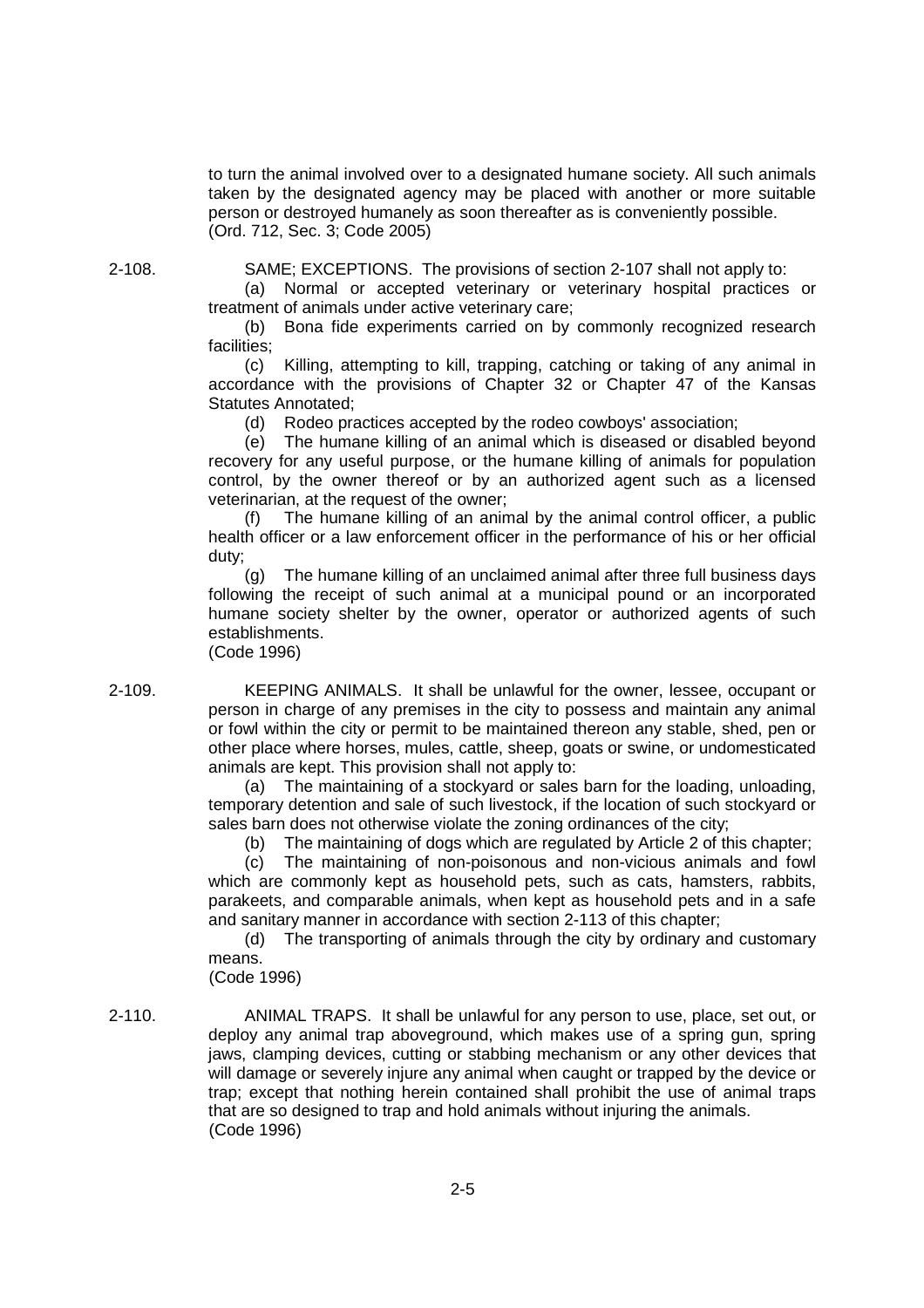2-111. NUISANCE; ANIMAL ACTIVITIES PROHIBITED. It shall be unlawful for the owner of any animal to keep or maintain such animal in the city so as to constitute a nuisance. For the purpose of this section, nuisance is defined as any animal which:

- (a) Molests or interferes with persons in the public right-of-way:
- (b) Attacks or injures persons, or other domestic animals;

(c) Damages public or private property other than that of its owner or harborer by its activities or with its excrement;

(d) Scatters refuse that is bagged or otherwise contained;

(e) Causes any condition which threatens or endangers the health or wellbeing of persons or other animals.

If a summons is issued charging violation of this provision, a subpoena shall also be issued to the complainant to testify to the nuisance under oath. (Code 1996)

2-112. NOISY ANIMALS. The keeping or harboring of any animal which by loud, frequent and habitual barking, howling, yelping, mewing, roaring or screeching shall disturb the peace of any neighborhood is hereby prohibited. It shall be the duty of any person harboring or keeping such loud or noisy animal or animals to abate the condition, and if he or she fails to do so, the city may abate it by taking up, impounding and/or disposing of the animal at the expense of the owner. (Code 1996)

2-113. ANIMAL CONFINES; SHELTERS. (a) It shall be unlawful for any person to keep or maintain any animal in any yard, structure or area that is not clean, dry and sanitary, free from debris and offensive odors that annoy any neighbor, and devoid of rodents and vermin.

> (b) Excrement shall be removed at least once each week from any animal shelter, pen or yard area where animals are kept, or more often if necessary to prevent or control odors, fly breeding, or rodent infestation. If excrement is stored on the premises by any animal owner, it shall be stored in adequate containers with fly-tight lids, and all such stored or accumulated wastes shall be disposed of at least once each week.

> (c) All animal shelters, pens and yards shall be so located that adequate drainage is obtained, normal drying occurs, and standing water is not present.

> (d) All animal shelters and board fences confining animals shall be maintained in good repair, and all animal shelters and board fences confining animals subject to residential and commercial classification shall be protected from deterioration by painting or comparable treatment.

> (e) Barbed wire fences and electrically charged fences shall not be permitted for animal confines except on properties for which an agricultural classification permit is held or where the barbed wire fence or electrically charged fence is protected by an exterior fence.

> (f) All premises on which animals are kept shall be subject to inspection by the animal control officer, duly authorized law enforcement officer, or public health official. If the officer or official determines from such inspection that the premises are not being maintained in a clean and sanitary manner, he or she shall notify the owner of the animals in writing to correct the sanitation deficiencies within 24 hours after notice is served on the owner. Any animal kept under any condition which could endanger the public or animal health or create a health nuisance may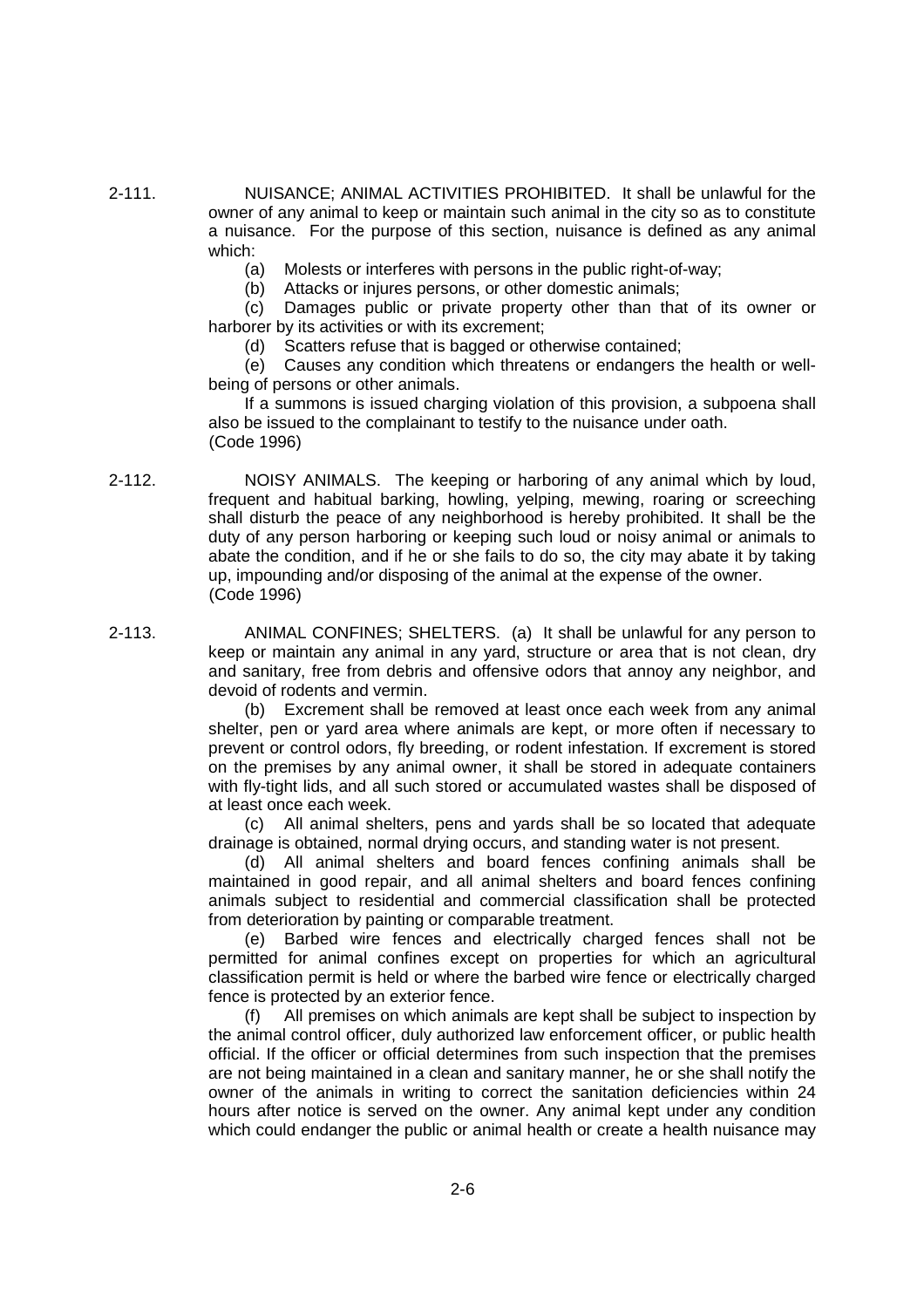be impounded. Animals shall be released after fees are paid and cause for impoundment has been corrected. (Code 1996)

2-113A. SAME; STOCKYARDS; COMMERCIAL HOLDING PENS. Animal shelters owned or operated as a stockyard or commercial holding pen shall be adequately maintained and cleaned as often as is necessary, as determined by the health officer, to control fly breeding or to control other conditions adversely affecting the public health including the following:

> (a) Collected fecal material and other solid organic waste shall be disposed of at a sanitary landfill, fertilizer processing plant, or by proper dispersal on land used for agricultural purposes.

> (b) Grain or protein feed shall be stored in tightly covered rodent- proof metal containers or rodent-proof bins.

> (c) Premises subject to the terms of this section shall be maintained free of rodent harborage and in accordance with sections 8-601:608 of this code.

> (d) Wherever reasonable, use shall be made of anti-coagulant rodenticides for the control of rodents and organo-phosphorus insecticides for the control of flies or any other effective chemical means for the control of rodents and flies.

> (e) Wherever reasonable, use shall be made of soil sterilants and herbicides or other effective means for the control of weeds and grass around structures and buildings.

> (f) Enclosures including fences where animals such as horses, cows, sheep and goats are maintained shall be constructed in a manner, using dimension lumber materials, or other effective means to prevent such animals from breaking out or causing hazard to persons or property.

> (g) The solid wastes accumulated from the cleaning of animal shelters and holding pens maintained by persons subject to a residential classification permit as herein provided shall be stored in metal containers, with tight- fitting metal lids, and all such stored or accumulated wastes shall be disposed of at least once each week.

> (h) Holding lots, pens and floors of sheds and buildings where animals are held and which are maintained by persons subject to a commercial, industrial or agricultural classification permit according to the terms of this chapter shall be surfaced with concrete or asphaltic materials and that the drainage system of such surfaced areas shall include proper retaining walls and traps to control the waste from draining into watercourses and such drainage system shall be subject to the approval of the health officer. The health officer shall waive this standard for domestic animal holding operations where such animal holding is longer than 24 hours for any domestic animal involved or where dirt lots are more appropriate to the proper care of cattle, horses or sheep.

> (i) Solid wastes accumulated from the cleaning of animal shelters and holding pens maintained by persons subject to a commercial, industrial or agricultural permit according to the terms of this chapter shall be stored on concrete slabs or other facilities, such as dirt lots on which is stockpiled manure with an exposed perimeter as approved by the health officer; provided that all solid waste shall be properly disposed of at least once each week or as may be approved by the health officer.

(Code 1996)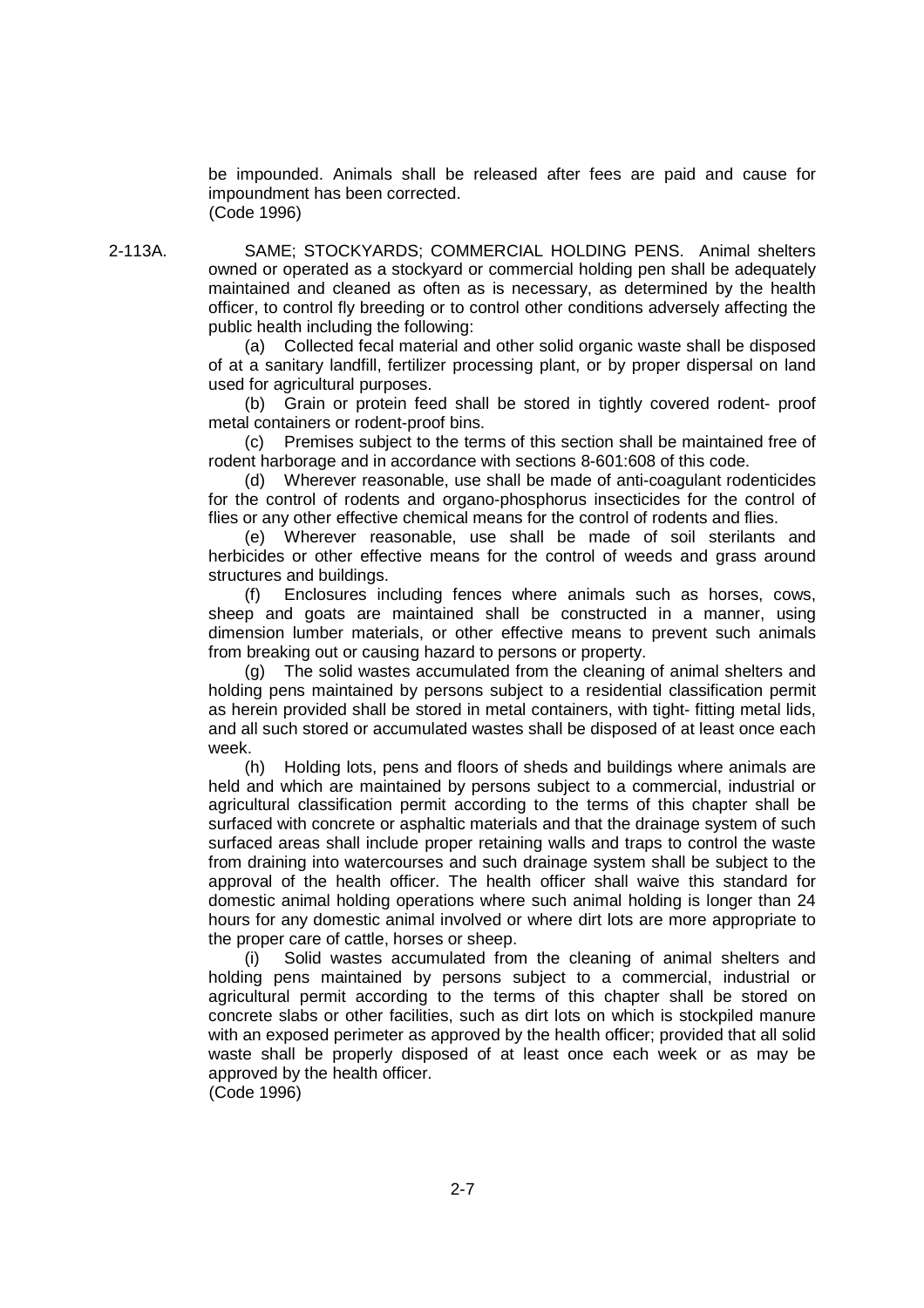2-114. DEATH OF ANIMALS. All dead animals shall be disposed of by the owner or keepers within 24 hours of the animal's death, by burial, incineration in a facility approved by the animal control officer, by rendering or by other lawful means approved by the animal control officer. No dead animal shall be dumped on any public or private property. (Code 1996)

2-115. VICIOUS ANIMALS. (a) Prohibited: It shall be unlawful for any person to keep, possess or harbor a vicious animal within the city. Impoundment of animals whose owners have been cited for violation of this section shall be at the discretion of the animal control officer. If the animal presents a clear and present danger to the public health or safety, it shall be the duty of the animal control officer or his or her agent to impound such animal.

(b) Defined: For purposes of this chapter a vicious animal shall include:

(1) Any animal with a known propensity, tendency or disposition to attack unprovoked, to cause injury or to otherwise endanger the safety of human beings or domestic animals; or

(2) Any animal which attacks a human being or domestic animal without provocation;

(3) Any animal owned or harbored primarily or in part for the purpose of fighting or any animal trained for fighting;

(4) Any animal which is urged by its owner or harborer to attack, or whose owner or harborer threatens to provoke such animal to attack, any law enforcement officer while such officer is engaged in the performance of official duty.

(c) Complaint: Whenever a sworn complaint is filed in the municipal court against the owner of an animal alleging that such animal is vicious and in violation of this section, the municipal judge shall hold a hearing to determine whether or not the animal is vicious within the meaning of this section and thereby in violation of this section. The owner of the animal shall be notified in writing of the time and place of the hearing at least one week prior to the hearing. In making a determination, the municipal judge shall consider the following:

(1) The seriousness of the attack or bite;

(2) Past history of attacks or bites;

(3) Likelihood of attacks or bites in the future;

(4) The condition and circumstances under which the animal is kept or confined;

(5) Other factors which may reasonably relate to the determination of whether or not the animal is vicious.

The municipal judge shall order the impoundment, the muzzling in accordance with subsection (d) and/or the confinement of the animal accused of being in violation of this section in a manner and location that will insure that it is no threat to persons or other animals pending the outcome of the hearing. If such impoundment, muzzling or otherwise safe confinement is not possible or if prior court orders to restrain such animal have gone unheeded, the municipal judge may order the animal immediately destroyed.

(d) Vicious Dogs to be Muzzled: It shall be the duty of every owner, keeper or harborer of any dog in the city, which dog is vicious or has been known to bite, chase, or run after any person or animal in the streets, alleys, or any public place in the city, to keep the same muzzled with a good and sufficient wire or leather muzzle, securely fastened so as to wholly prevent such dog from biting any animal or person until such time as a determination has been made by the court as to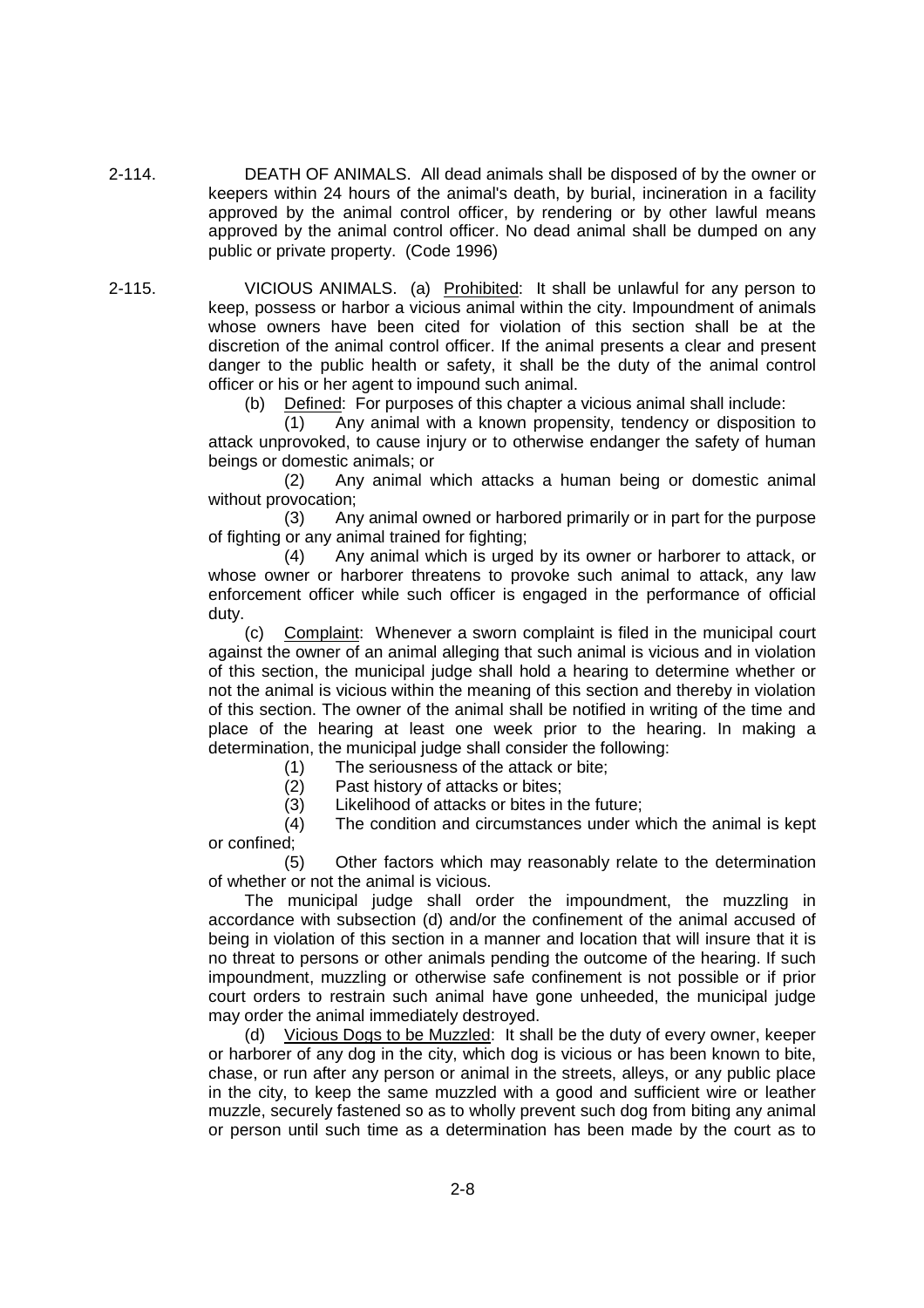whether the dog is vicious or not. Any person owning, keeping or harboring any dog within the city limits contrary to this section shall be guilty of a violation of this code.

(e) Immediate Destruction: Nothing in this chapter shall be construed to prevent the animal control officer or any law enforcement officer from taking whatever action is reasonably necessary to protect himself or herself or members of the public from injury or danger, including immediate destruction of any vicious animal without notice to the owner.

(f) Release of: If a complaint has been filed in the municipal court against the owner of an impounded animal for a charge under this section, the animal shall not be released except on the order of the municipal judge, who may also direct the owner to pay all impounding fees in addition to any penalties for violation of this chapter. The municipal judge may, upon making a finding that an animal is vicious or that it represents a clear and present danger to the citizens or to other animals in the community, order the animal to be destroyed in a humane manner by the animal shelter. Surrender of an animal by the owner thereof to the animal control officer does not relieve or render the owner immune from the decision of the court, nor to the fees and fines which may result from a violation of this section.

(Code 1996)

- 2-116. RUNNING AT LARGE. It shall be unlawful for any person to willfully allow any animal or fowl under his or her control to be or to run at large within the city. Any animal or fowl found at large shall be impounded as provided in section 2-117 or 2-207 (dogs). (Code 1996)
- 2-117. IMPOUNDMENT; FEE; NOTICE; RECORD. (a) The animal control officer or law enforcement officer shall impound any animal or fowl found at large in the city or constituting a nuisance or otherwise in violation of this chapter in a suitable pound or enclosure provided or contracted for by the city. The impounding officer shall make diligent inquiry as to the owner of the animal and shall notify the owner thereof of such impoundment as soon as reasonably possible.

(b) The city shall be entitled to receive from such owner an impoundment fee of \$29 plus the actual cost of feeding and maintaining the animal while impounded.

(c) In case the identity of the owner of the impounded animal or fowl cannot be ascertained, the animal control officer or police officer shall, upon taking any such animal into custody and impounding the same, make a record thereof, with a description of the animal and the date and place taken into custody and the place of impounding, and shall thereupon immediately post a public notice stating that the animal, describing the same with the date and place of taking, has been taken up, and that unless the charges of impounding the same, together with any license fees due and unpaid, are paid within three business days from the date of the notice, that the animal will be disposed of as provided in this code.

(d) The animal control officer shall each month submit a report to the city administrator showing the number of animals impounded and disposed of, and the fees collected pursuant to this article and shall pay those fees to the city clerk for credit to the general operating fund. (Code 1996)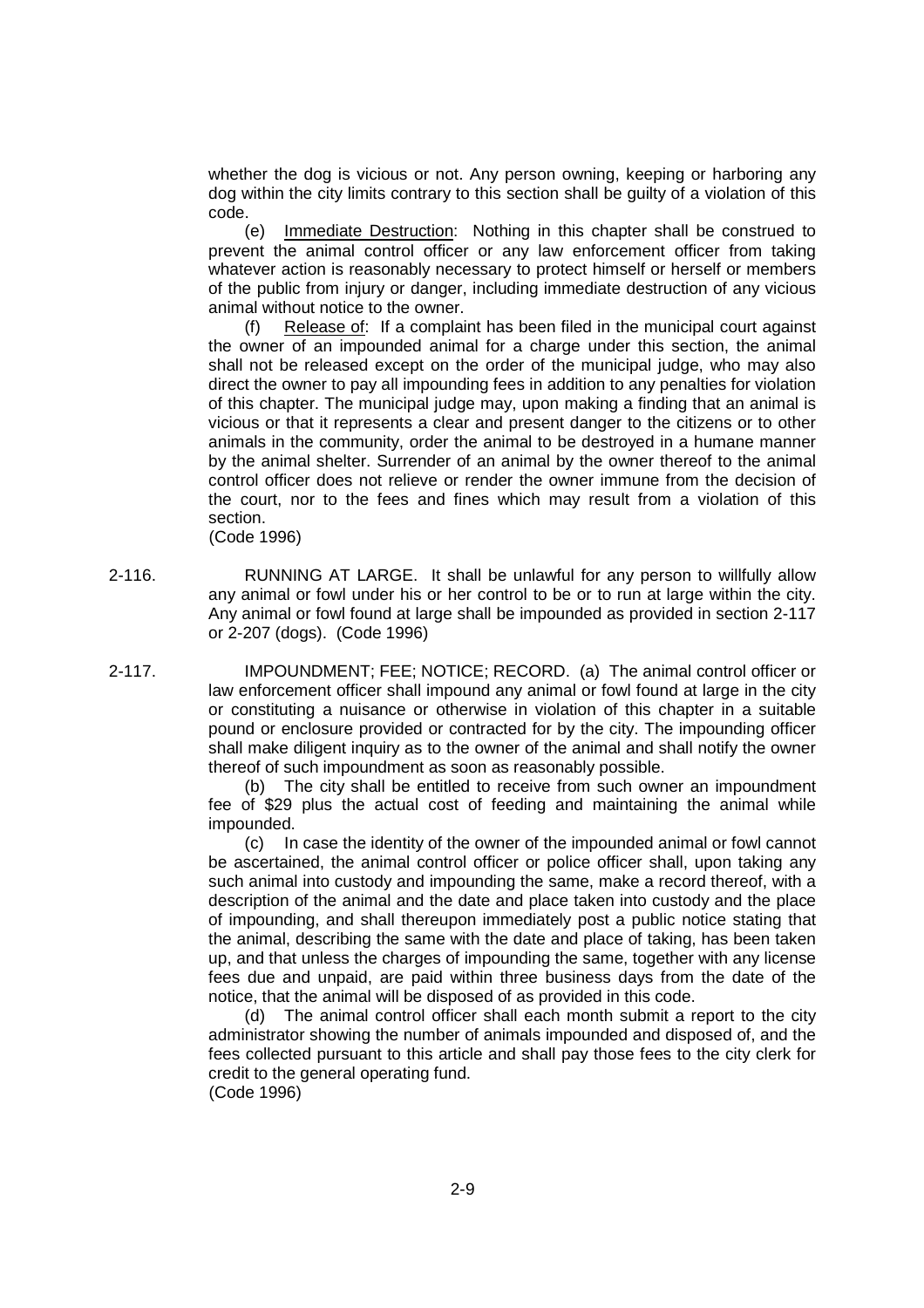2-118. REDEMPTION OF IMPOUNDED ANIMALS. At any time before the sale or destruction of any animal impounded under the provisions of this article, except for animals impounded under sections 2-115 (vicious) and 2-119 (rabid), the owner thereof may redeem the animal by paying the animal control officer or any person in charge, the impounding fee and all costs incurred as a result of such impoundment. (Code 1996)

2-119. IMPOUNDMENT OF RABIES SUSPECTS. (a) Any law enforcement officer or local health officer may take up, upon private or public property, any animal which has bitten or scratched a person or other animal and impound the animal in the city pound, securely penned and separated from other animals, or in a veterinary hospital or animal care facility for a period of not more than 30 days during which time the local health officer shall determine whether or not such animal is suffering from a disease and, if not, the local health officer shall authorize the release of the animal upon payment by the owner of the boarding fee therefore. The health officer may authorize the keeping of any such animal on the owner's premises if the owner produces a rabies vaccination certificate showing that the animal has valid rabies vaccination protection. Impoundment costs shall be borne by the owner. If in the opinion of the local health officer symptoms develop justifying a microscopic examination, then the animal shall be killed and examination made by the state board of health.

> (b) In lieu of the provisions of subsection (a), the owner of any such animal may, at his or her own expense, take such animal to any duly qualified and licensed veterinarian in the city for observation. Such veterinarian shall report his or her findings in writing to the local health officer. If in the opinion of such veterinarian a microscopic examination is justified, then the animal shall be turned over to the animal control officer or any law enforcement officer to be killed and examination made by the state board of health.

> (c) Any animal desired for observation by the local health officer under this section shall be delivered to the animal control officer or any law enforcement officer upon demand and shall not be withheld, hidden or harbored. Any person violating this provision shall be guilty of a violation of this code. Upon refusal of any person to so deliver such animal, the municipal judge shall cause a warrant to be issued for the arrest of such person, which warrant shall also provide for the surrender of the animal and shall be lawful authority for the apprehending and forcible taking of such animal. (Code 1996)

2-120. ANIMALS BITTEN BY RABID ANIMALS. Whenever a dog, cat or other animal is bitten by a rabid animal or an animal later proved to have been rabid, it shall be the duty of the owner of the animal that is bitten, to report that fact to the local health officer and/or the police department. It shall also be the duty of the owner of the bitten animal to either destroy or have his or her bitten animal destroyed unless:

> (a) The animal which was bitten had been vaccinated against rabies at least three weeks before being bitten and has a current vaccination; and

> (b) If the bitten animal has a current vaccination, it shall be confined for 90 days; and

> (c) The bitten animal shall be released from confinement only upon written order from the local health officer, who declares the animal to be free of rabies; and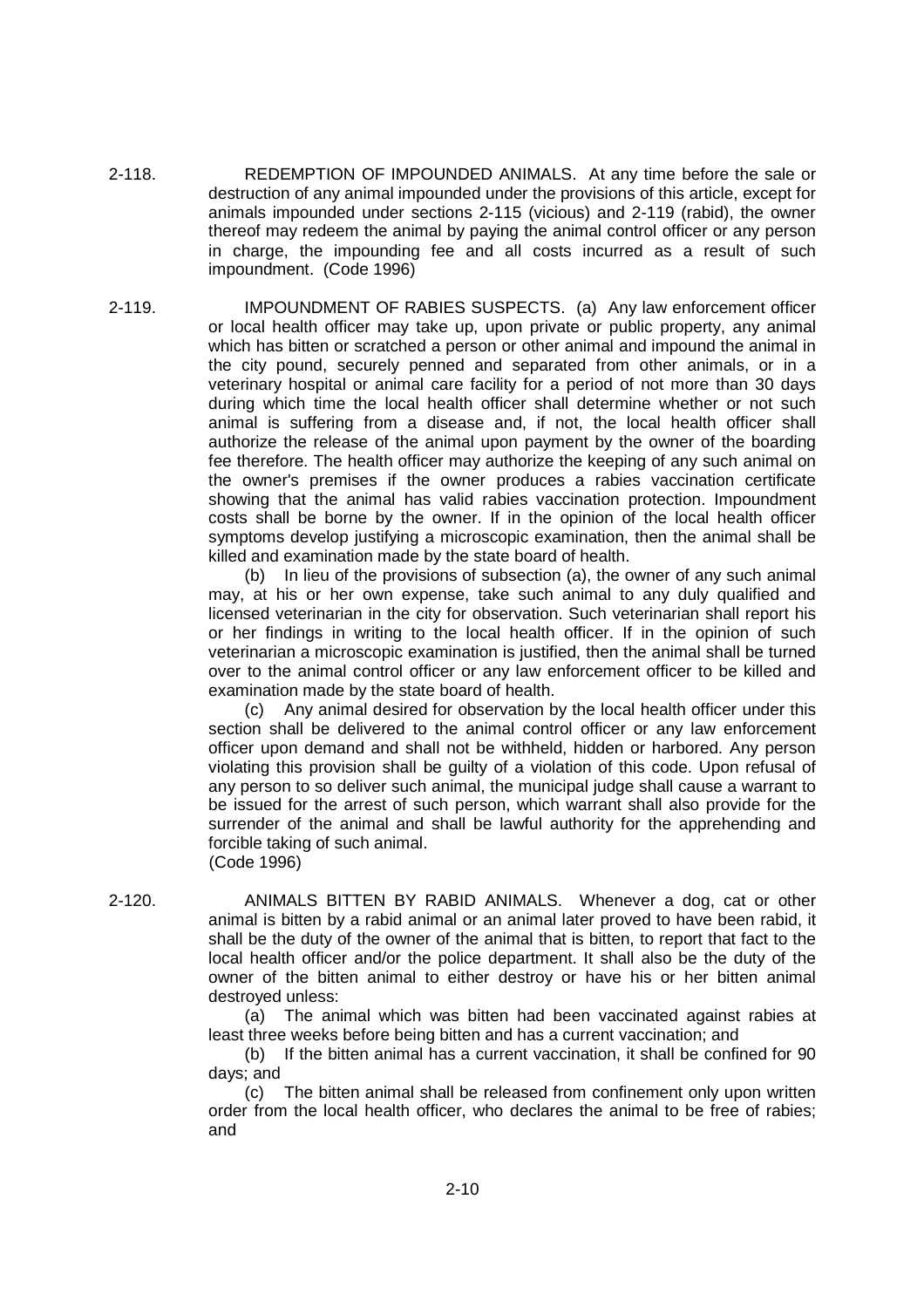(d) If the animal is found to have contracted rabies during confinement, it shall be properly disposed of. (Code 1996)

2-121. VEHICULAR ACCIDENTS INVOLVING ANIMALS. Any person who as the operator of a motor vehicle strikes any animal shall stop at once and shall immediately report such injury or death to the owner of such animal, or in the event that the owner cannot be ascertained, and located, the operator shall at once report the accident to the animal control officer or any law enforcement officer.

(Code 1996)

- 2-122. EMERGENCY; PROCLAMATION. The mayor is hereby authorized whenever in his or her opinion the danger to the public safety from rabid animals is made imminent to issue a proclamation ordering all persons owning any animal in the city to confine the animal in a good and sufficient enclosure from which the animal cannot escape, or fasten such animal by means of a chain on the premises where the owner may reside, for such time as may be specified in such proclamation. Any animal not confined during such time may be disposed of wherever found by any police officer, or the animal control officer of the city. The owner of such animal shall be prosecuted for such violation thereof. (Code 1996)
- 2-123. KENNEL LICENSES. (a) No person or household shall own or harbor more than four dogs of six months of age or older or more than one litter of pups, or more than four cats of more than six months of age or more than one litter of kittens, or more than a total of four dogs and cats more than six months of age in any combination, or engage in the commercial business of breeding, buying, selling, trading, training, or boarding cats or dogs or both cats and dogs, without having obtained a kennel license from the city clerk.

(b) Kennel licenses must be renewed annually. No kennel license shall be issued until an inspection certificate has been issued by the animal control officer certifying approval of the kennel and compliance with the applicable laws of the city and the State of Kansas, and a certificate by the zoning code enforcement officer has been issued certifying that the applicant for the kennel license is not violating zoning laws of the city. If the city clerk has not received any protest against the kennel, the city clerk may issue a renewal of an existing kennel license at the same location without any report from the animal control officer and zoning code enforcement officer. If the animal control officer or the zoning code enforcement officer finds that the holder of any kennel license is violating any zoning law, or any other law of the State of Kansas, or of the city, or is maintaining the facility in a manner detrimental to the health, safety or peace of mind of any person residing in the immediate vicinity, he or she shall report such fact to the city clerk, and the license shall not be renewed except after a public hearing before the governing body.

(c) The animal control officer, the zoning enforcement officer, or any law enforcement officer shall have the right to inspect any premises licensed under this section at any reasonable time and nothing shall prevent the entry onto private property for the purpose of inspection. The application for a kennel shall constitute consent to such entry and inspection.

(d) The governing body may suspend or revoke a kennel license if, pursuant to a public hearing, it finds any of the following: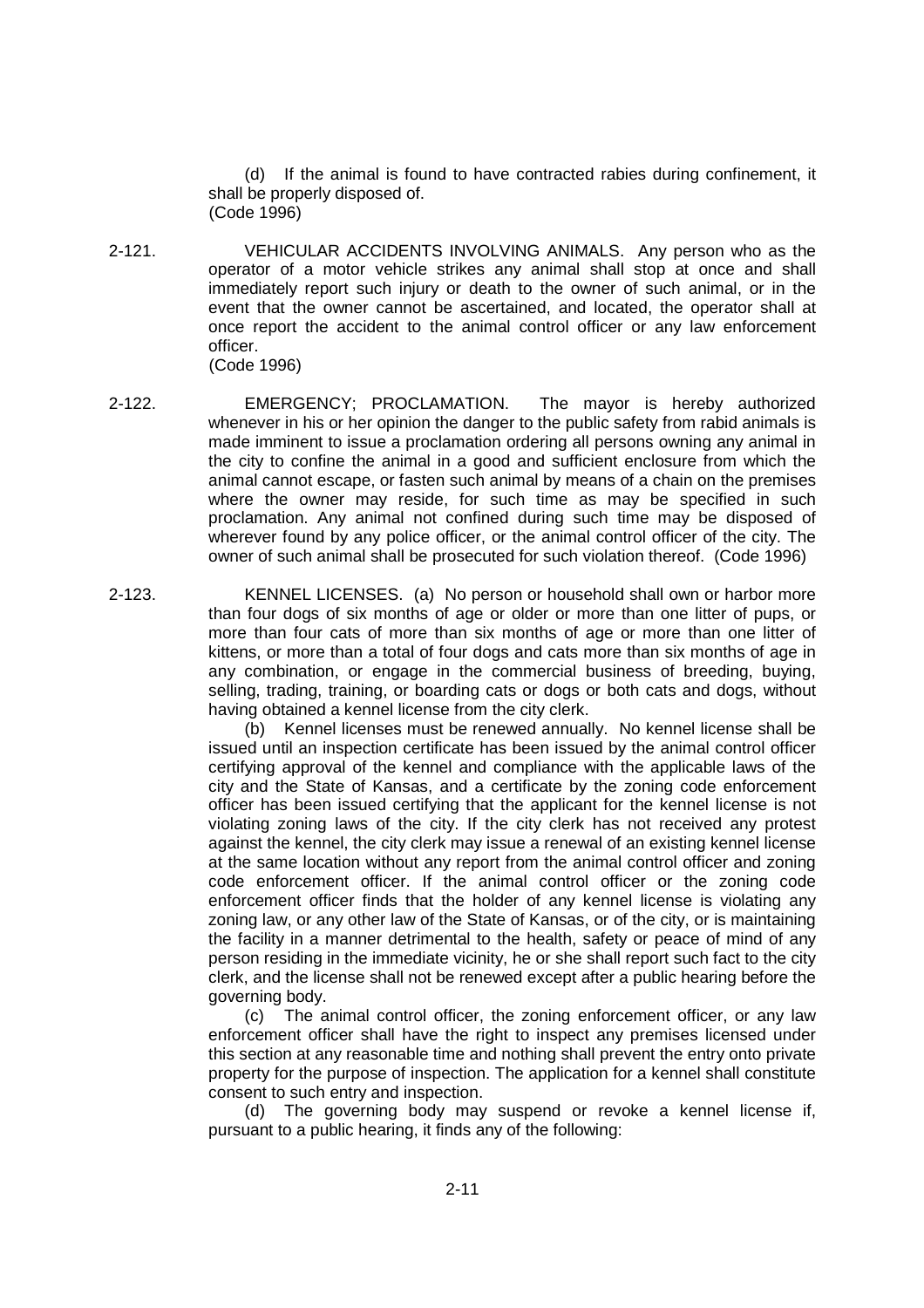(1) The kennel is maintained in violation of any applicable law of the State of Kansas, or of the city.

(2) The kennel is maintained so as to be a public nuisance.

(3) The kennel is maintained so as to be detrimental to the health, safety or peace of mind of persons residing in the immediate vicinity.

The annual kennel license fee shall be \$250. Payment of such license fee is in addition to, and not in lieu of, the dog license fees otherwise required under this chapter.

(f) This section shall not apply to and will not be construed to require a kennel license for a licensed veterinarian to operate an animal hospital. (Code 1996)

2-124. MUNICIPAL COURT HEARING. The police chief or his or her duly authorized representative may, if a complaint has been signed against an individual, before or after the individual has been convicted of violation of such section, sign an affidavit petitioning the municipal court judge to immediately take custody and control of such animal if it appears to the city police chief that it would be in the best interest of such animal to have the municipal court seize such animal or if such animal constitutes or creates a nuisance or otherwise is in violation of this article.

> The municipal court judge, upon receiving such affidavit and petition, shall set the matter involving the custody or control of the animal for hearing within 31 days from the date that the petition and affidavit have been filed and served upon the offending party. The owner or person having control, custody, or harboring such animal shall be provided notice of the hearing by serving such person with a summons to appear.

> The municipal court judge, after a hearing has been held, may order that an animal be seized and placed in the custody of a duly incorporated humane society or other facility if the following findings are made:

> (a) The person summoned to appear is the owner or harborer or the person having possession or custody of the animal in question;

> (b) There is probable cause to believe that a violation of any provision of this article has occurred or is occurring and that it would be in the best interest of the animal and/or the public to remove that animal from the possession and custody of the owner of the animal or the person harboring same or having possession or custody of the animal.

> If an order is issued by the municipal court judge ordering that such animal be seized and taken into custody, then the city police chief or his or her representative shall take such animal into custody. In this regard, the police chief shall have the right to enter private premises for the purposes of taking the animal into custody.

> If the animal is found to be a nuisance or dangerous or vicious or is being subjected to inhumane treatment or, is deemed to be a danger to the public or, is in an incurable or painfully crippling condition, and such is certified by the city police chief or, an officer of the humane society or, by a licensed veterinarian, such animal shall, if applicable, be placed under the care of a licensed veterinarian for treatment, boarding or care. If it appears, as determined by the police chief or a licensed veterinarian, that the animal is diseased or disabled beyond recovery for any useful purposes, then the animal may be taken to the humane society or destroyed humanely as soon thereafter as conveniently possible, in accordance with Kansas statutes.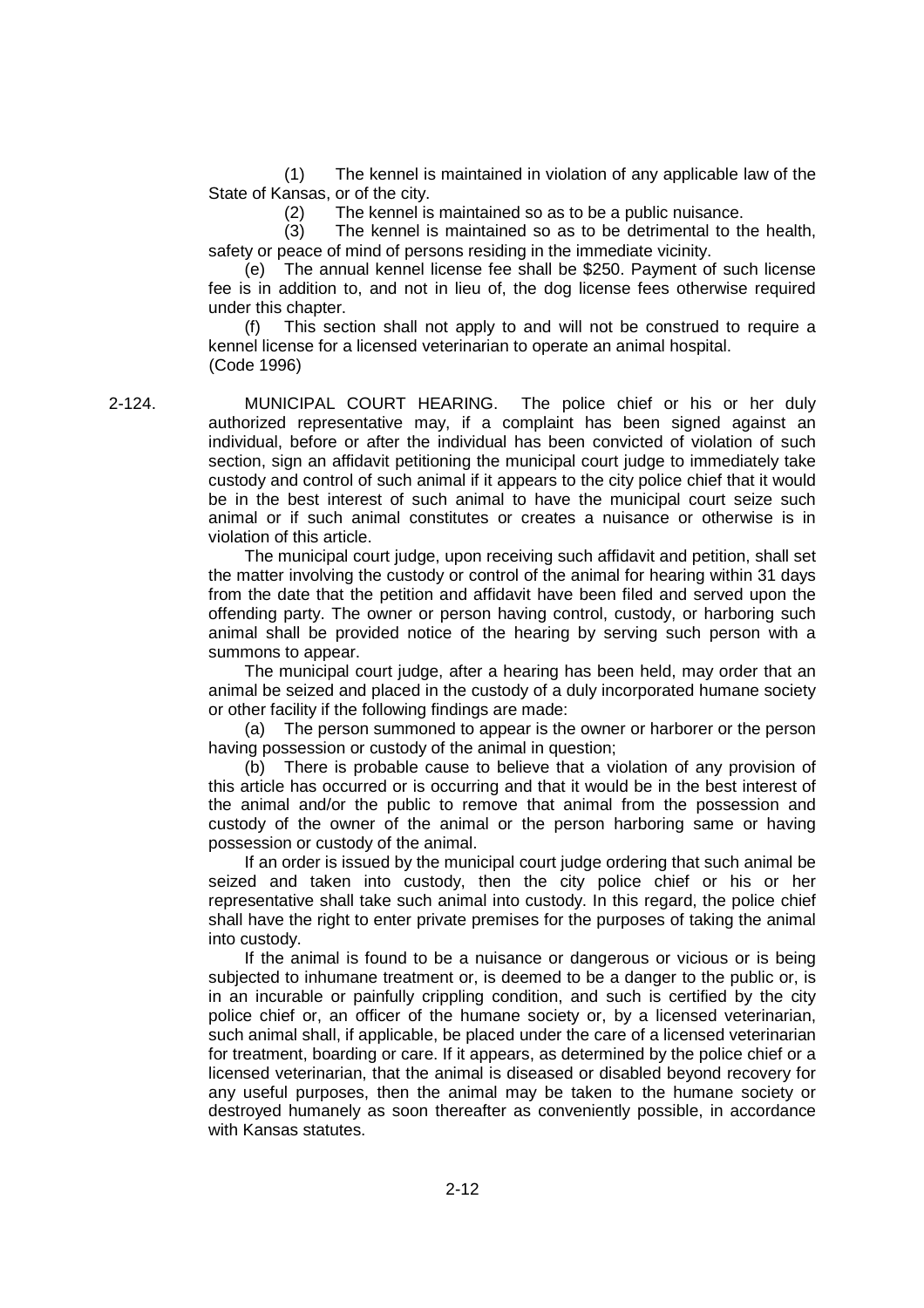The city shall not, unless authorized by the city governing body, be responsible for any costs that are incurred by the humane society or by treatment by a veterinarian. If the municipal court judge finds that any such animal in the future would be subjected to treatment which violates any provisions of this code, such animal shall not be returned to or remain with such person. Such animal shall be turned over to the humane society or a licensed veterinarian for sale or other disposition. If the owner or person having control or custody at such animal is adjudicated not guilty, or if the municipal court judge, after an adjudication of guilty is made, finds that such animal should be returned, such person may redeem such animal within 96 hours. If such animal is not redeemed within 96 hours, then such animal may be disposed of as herein provided.

(c) The owner of an injured animal taken to a veterinarian by the police chief or his or her designated agent is responsible for the payment of charges for veterinary services relating thereto. The owner shall reimburse the police chief for all expenditures the police chief may pay for veterinary services rendered to the owner's animal.

(d) It is unlawful for any person to:

(1) Refuse to identify himself or herself and provide verification of his or her correct name, address, date of birth, or any other information reasonably necessary to correctly identify such person when asked to do so by the health officer when the health officer has probable cause to believe that the person has violated a section of this code.

(2) Interfere with, molest, injure or prevent the police chief in the lawful discharge of his or her duties as herein prescribed. (Ord. 701, Sec. 1:6; Code 2016)

2-125. ANIMAL WASTE DISPOSAL. (a) It is unlawful for a person having immediate control of an animal to permit the animal to defecate on public right-ofway, public property or private property of another, absent the property owner's consent, unless the person having immediate control of the animal immediately removes and properly disposes of the feces.

> (b) It is unlawful for a person having immediate control of an animal to walk the animal on public right-of-way, public property or private property of another without carrying at all times a suitable container or other suitable instrument for the removal and disposal of animal feces.

> (c) A disability assistance animal shall be exempt from the provisions of this section.

> (d) Any person violating the provisions of this section shall be subject to a fine of not less than \$10 or more than \$50 plus court costs for each occurrence. (Ord. 856; Code 2016)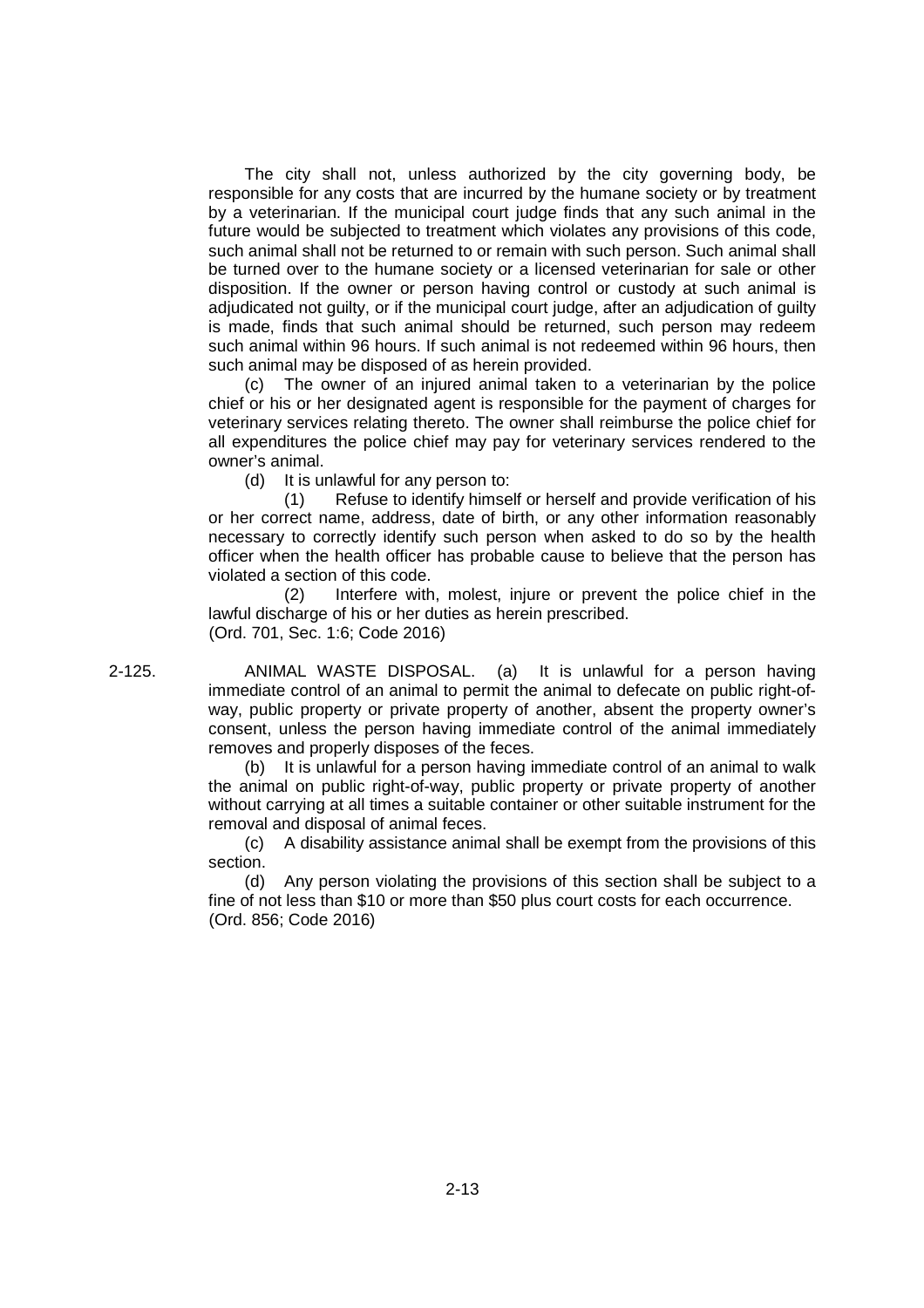#### **ARTICLE 2. DOGS**

2-201. REGISTRATION AND VACCINATION REQUIRED; FEE. (a) Every owner of any dog over six months of age shall annually register with the city clerk his or her name and address with the name, sex and description of each dog owned and kept within the city. It shall be unlawful for the owner of any newly acquired dog or any dog brought into the city to fail to register such animal within 30 days from acquisition or bringing the dog into the city. It shall be unlawful for the owner of any previously registered dog to fail to maintain current registration of such dog.

> (b) Upon registration, the owner shall present a current, completed certificate of immunization against rabies. No registration shall follow without evidence of this document, and it shall be unlawful for the owner of any dog over six months of age to fail to maintain effective rabies immunization of such dog.

> (c) The owner or harborer of any dog shall, at the time of registering such dog, present to the city clerk a certificate from an accredited veterinarian showing that a male dog has been neutered or a female dog has been spayed, if the dog has been neutered or spayed.

> (d) The city clerk shall collect an annual registration fee of \$5 for each neutered male dog and for each spayed female dog, and \$10 for each unneutered male dog and for each unspayed female dog.

> (e) The registration year shall be from January 1st through December 31st of each year. The fee shall be payable before March 1st of each year without penalty.

> Registration fees as enumerated above may be prorated for newly acquired dogs or for dogs owned by a person or persons moving to and establishing a home in the city during a calendar year. Every owner or harborer of dog or dogs who shall fail to register the same prior to the 1st day of March of each year shall pay in addition to the registration fee herein provided a penalty fee for late registration of \$5.

(Res. No. 151; Ord. 757, Sec. 1; Code 2005)

2-202. LICENSE TAG AND REGISTRATION NUMBER. (a) It shall be the duty of the city clerk or the city clerk's designee, upon a showing of current rabies immunization and receipt of the registration fee as herein required, to keep a record of the date of the registration, the name of the owner or harborer, the number of the registration and the amount paid. The city clerk or the city clerk's designee shall also deliver to the owner or harborer of the dog, a certificate and a license tag containing the registration number and registration year.

> (b) Every owner or harborer of any dog over six months of age shall attach the current license tag issued for the dog containing the registration number and registration year to a collar worn by the dog.

> (c) When any license tag has become lost during a registration period, a duplicate license tag for the remainder of the registration period shall be issued by the city clerk or the city clerk's designee, upon presentation of the registration certificate and payment of a duplicate license tag fee, pursuant to a fee schedule enacted by resolution of the governing body of the city.

> (d) It shall be unlawful for any person to remove the city license tag from any dog belonging to another, or remove the strap or collar on which the same is fastened.

(Ord. 757, Sec. 2; Code 2016)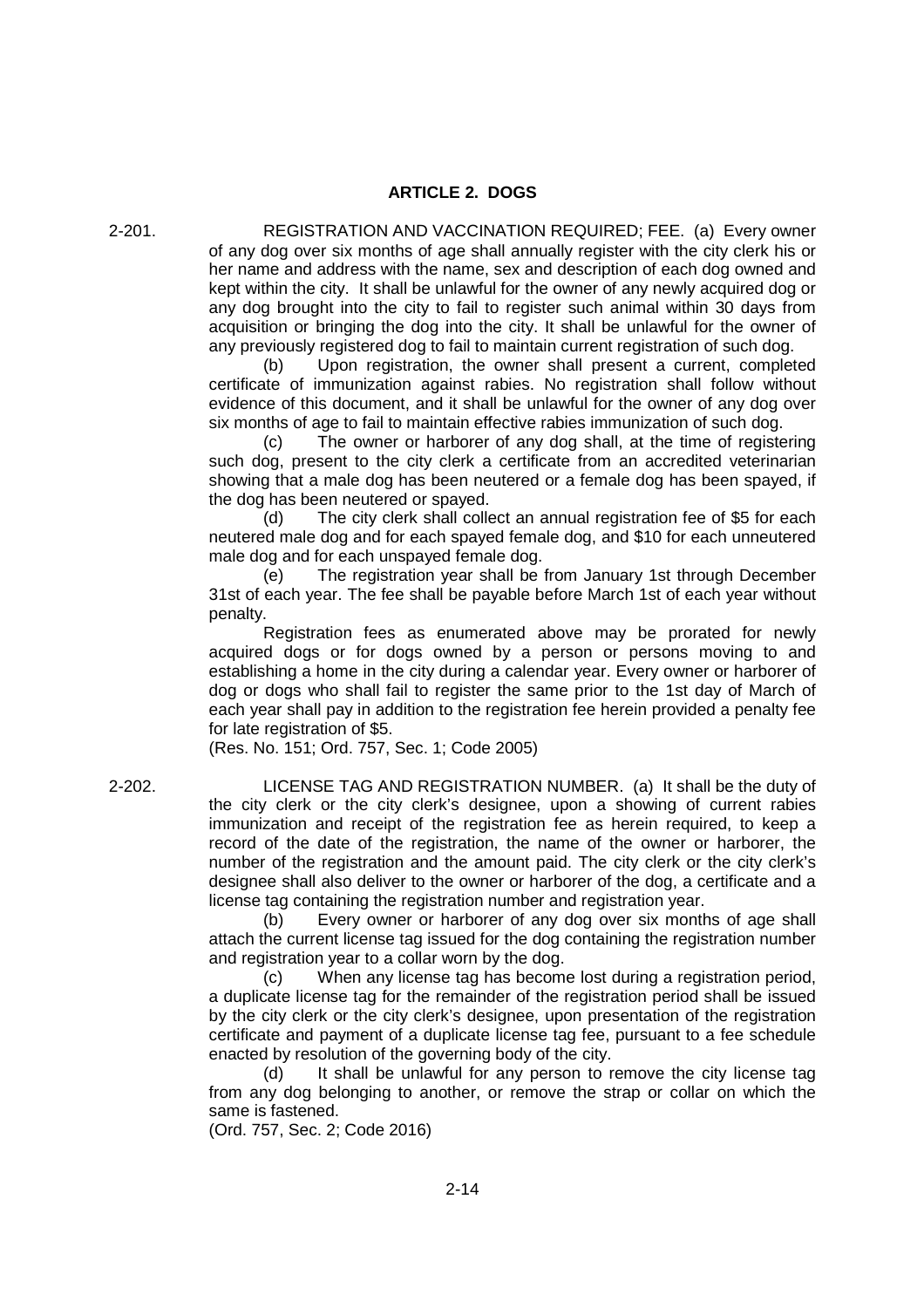- 2-203. SAME; COUNTERFEIT TAG. It shall be unlawful for any person to place on any dog a tag issued for any other dog or to make or use any false, forged or counterfeited tag or imitation thereof. (Ord. 757, Sec. 3; Code 2005)
- 2-204. EVIDENCE OF VACCINATION. It shall be unlawful for the owner of any dog kept within the city to fail to display a current certificate of immunization against rabies issued by an accredited veterinarian evidencing the vaccination of such dog within two years, when requested by the animal control officer or any law enforcement officer. (Ord. 757, Sec. 4; Code 2005)
- 2-205. TEMPORARY DOGS. The provisions of this article with respect to registration shall not apply to any dog owned by any person visiting or temporarily remaining within the city for less than 30 days. However, such dogs shall be kept under restraint by the owner thereof at all times. (Ord. 757, Sec. 5; Code 2005)
- 2-206. RUNNING AT LARGE; FINE. (a) It shall be unlawful for the owner or harborer of any dog to permit such dog to run at large within the city at any time;

(b) Any dog running at large within the city shall be impounded as set out in section 2-207;

(c) The owner of any dog impounded for running at large without the tag required by section 2-202 shall, for the first offense, pay a fine of \$25 plus the board bill;

(d) For the first offense of an animal running at large with a tag as required by section 2-202, the owner or harborer claiming any animal, shall, in addition to presenting a registration receipt, pay the cost of the board bill. For a second offense within a one year period, the owner or harborer shall pay a fine of \$50 plus the board bill. For a third and all subsequent offenses within a one year period, the owner or harborer shall pay a fine of \$100 plus the cost of the board bill. (Code 1996)

2-207. IMPOUNDMENT; RECORD; NOTICE; REDEMPTION; MINIMUM FEE.

(a) Any dog found in violation of the provisions of this article shall be subject to impoundment by the city.

(b) A record of all dogs impounded shall be kept by the city containing the following information: color, sex, weight, height, identifying marks, registration number (if any) and the date of impoundment.

(c) No dog impounded under this section shall be disposed of until after expiration of a minimum of three full business days of custody during which the public has clear access to inspect and recover the dog through time periods ordinarily accepted as usual business hours. During such time of custody, the city shall attempt to notify the owner or custodian of any dog impounded by such facility if the owner or custodian is known or reasonably ascertainable. Such dog may at any time be released to the legal owner, moved to a veterinary hospital for treatment or observation, released in any manner, if such dog was a gift to the animal shelter, or euthanized by a licensed veterinarian if it appears to the veterinarian that the dog is diseased or disabled beyond recovery. If within three full business days the owner does not appear to claim the dog, then the dog may be sold, euthanized or otherwise disposed of.

(d) If at any time before the sale or destruction of any dog impounded under the provisions of this article, the owner of an impounded dog does appear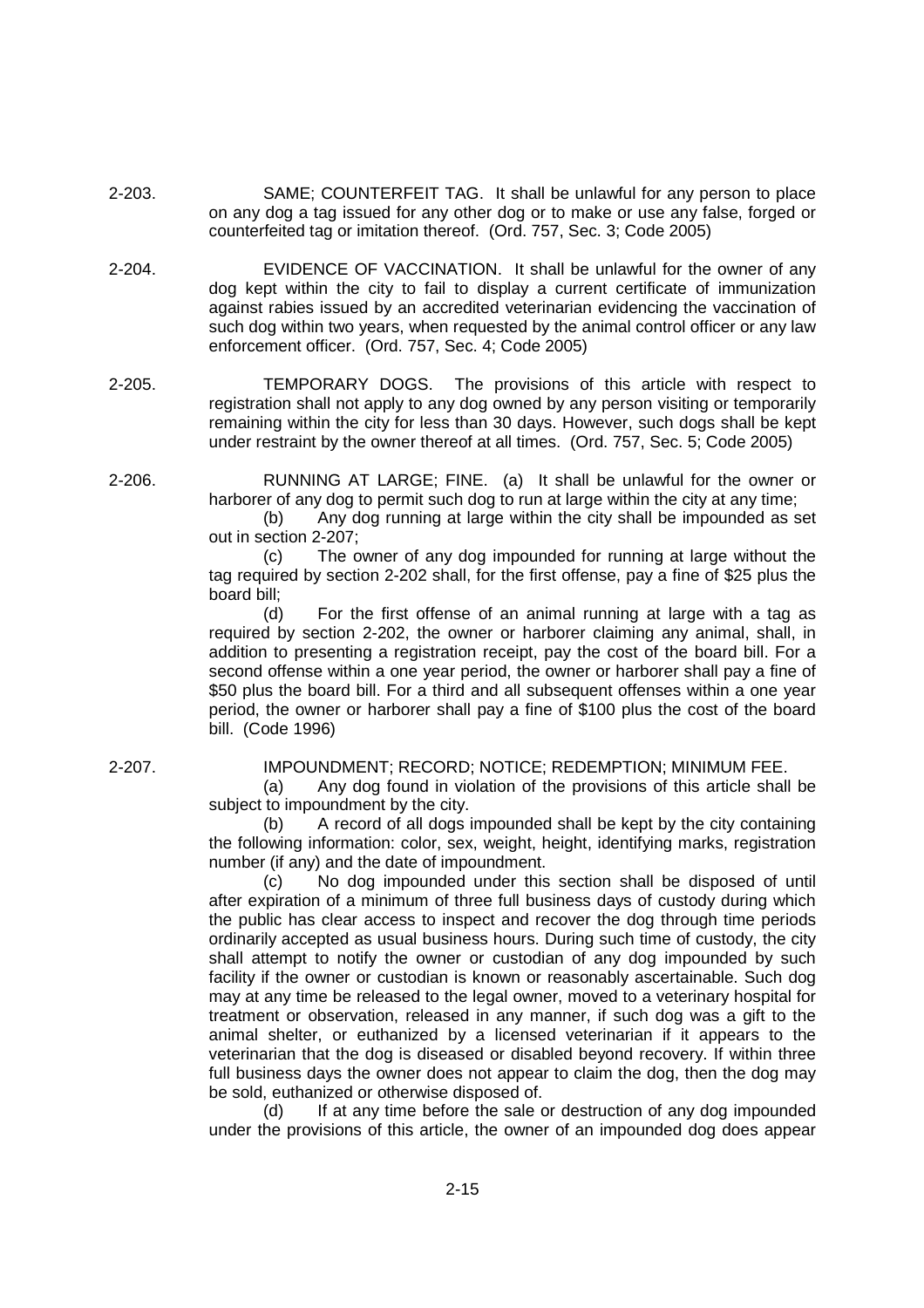and redeem the dog, it shall be turned over to the person claiming it upon payment of any impoundment fees or penalties plus the actual costs of impoundment, and shall not apply to any dog alleged as being vicious under section 2-115 or suspected of rabies under section 2-119 of this code.

(e) The minimum impoundment fee shall be \$29.

(f) Any dog impounded may not be released without a current rabies vaccination.

(g) Impoundment hereunder shall not preclude any court from imposing and executing any fine which might otherwise be levied under this article for violation of any of the provisions thereof; nor shall impoundment be a defense in any prosecution commenced hereunder.

(h) The redemption of any dog impounded for a violation of any provision of this chapter shall be prima facie evidence of the violation of such provision by the person redeeming the dog. (Res. No. 151; Code 2005)

2-208. DISPOSITION OF UNCLAIMED DOGS. (a) If any dog is not redeemed by its owner or harborer within the time allowed for redemption as specified in section 2-207 thereof, the animal control officer, any authorized law enforcement officer, any authorized veterinarian or any duly authorized pound personnel may destroy such dog or sell the same for the costs of impoundment and keeping, plus any registration fee due for the current year.

> (b) No dog may be transferred to the permanent custody of a prospective owner unless:

> (1) Such dog has been surgically spayed or neutered before the physical transfer of the dog occurs; or

> (2) The prospective owner signs an agreement to have the dog spayed or neutered and deposits with the city not less than the lowest nor more than the highest cost of spaying or neutering in the community as determined by the city. Any funds deposited pursuant to such an agreement shall be refunded to such person upon presentation of a written statement signed by a licensed veterinarian that the dog has been spayed or neutered. If such person does not reclaim the deposit within six months after receiving custody of the dog, the city shall keep the deposit and may reclaim the unspayed or unneutered dog.

> (c) Nothing in this section shall be construed to require sterilization of a dog which is being held by the city and which may be claimed by its rightful owner within the holding period established in section 2-207. (Res. No. 151; Code 2005)

2-209. CONFINEMENT OF DOGS IN HEAT. Any unspayed female dog in the stage of estrus (heat) shall be confined during such period of time in a house, building or secure enclosure, and the area of enclosure shall be so constructed that no other dog or dogs may gain voluntary access to the confined animal except for purposes of planned breeding. Any animal that is in the state of estrus (heat) and that is not properly confined, or any such animal that is creating a neighborhood nuisances, shall be removed to a boarding kennel, to a veterinary hospital or to the animal shelter. All expenses incurred as a result of the confinement shall be paid by the owner. The owner of animals removed to the animal shelter shall be charged at the rate established from time to time by the animal shelter for routine confinement. (Code 1996)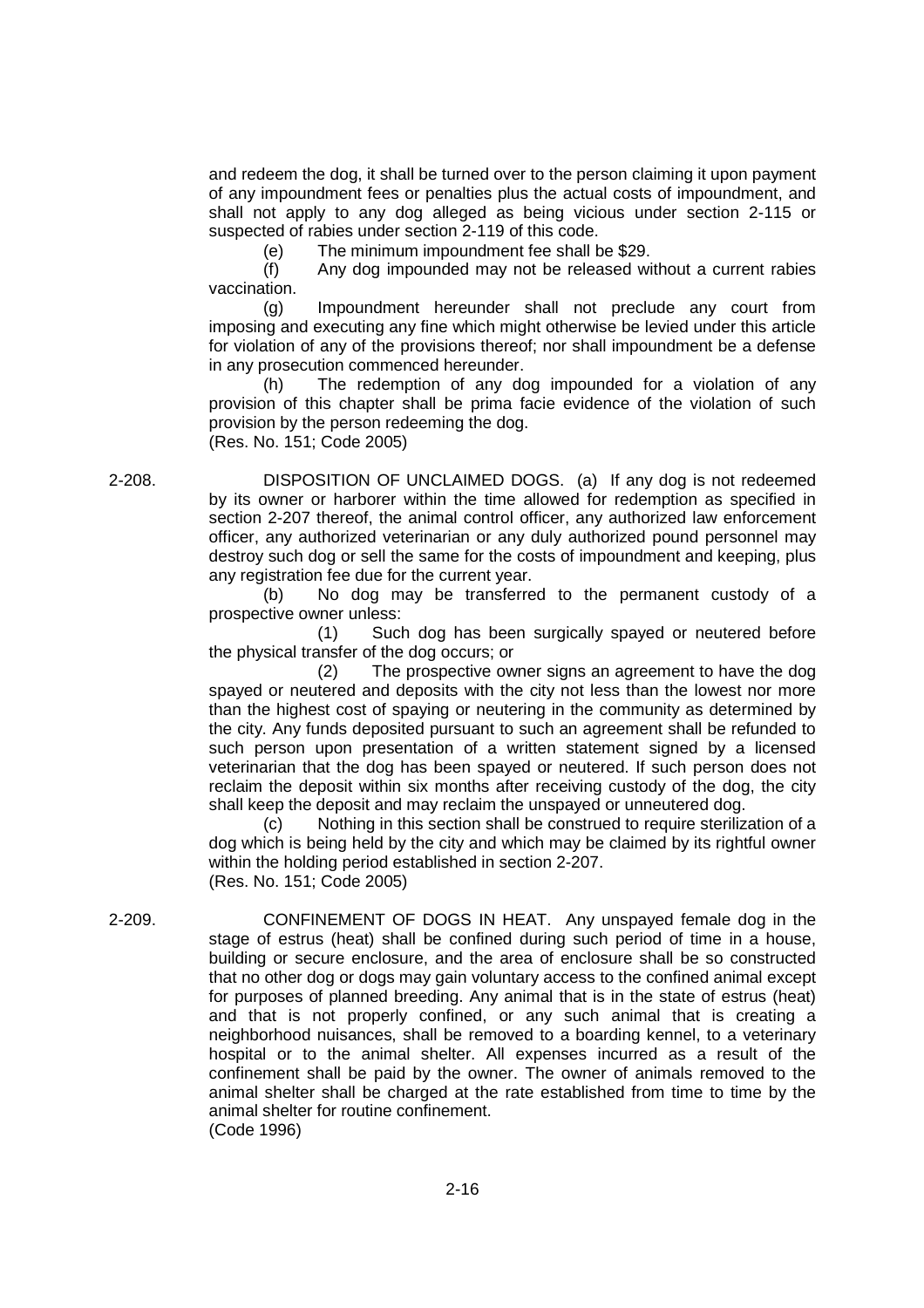2-210. MUZZLING. Whenever the mayor shall deem it necessary for the protection and welfare of the inhabitants of the city, he or she shall issue an order requiring all dogs kept within the city to be effectively muzzled for such length of time as may be specified in the order, to prevent them from biting or injuring persons or animals. Such order shall be published in the official newspaper of the city for such period of time as the mayor may deem necessary. (Code 1996)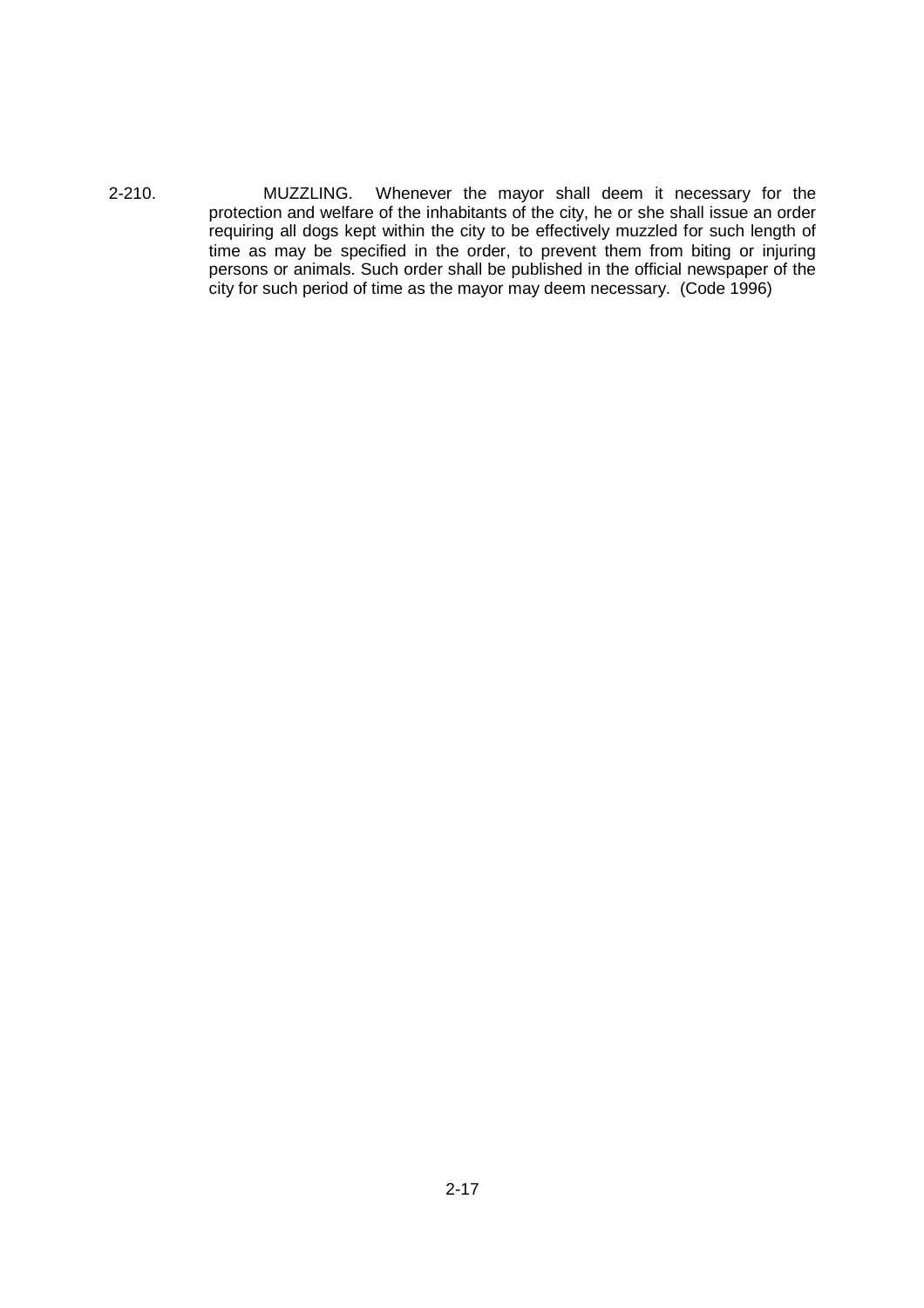### **ARTICLE 3. OTHER ANIMALS**

2-301. EXOTIC ANIMALS. (a) It shall be unlawful for any person, firm or corporation to keep, maintain or have in his or her possession or under his or her control within the city any poisonous reptile or any other dangerous wild animal or reptile, any vicious or dangerous animal or any other animal or reptile of wild, vicious or dangerous propensities.

> (b) It shall be unlawful for any person to keep, maintain or have in his or her possession or under his or her control within the city any of the following animals:

- (1) All poisonous animals including rear-fang snakes.
- (2) Apes: Chimpanzees; gibbons; gorillas, orangutans; and siamangs.
- (3) Baboons.
- (4) Badgers.
- (5) Bears.
- (6) Bison.
- (7) Bobcats.
- (8) Cheetahs.
- (9) Crocodilians, 30 inches in length or more.
- (10) Constrictor snakes, six feet in length or more.
- (11) Coyotes.
- (12) Deer; includes all members of the deer family, for example, white-tailed deer, elk, antelope and moose.
- (13) Elephants.
- (14) Emu
- (15) Game cocks and other fighting birds.
- (16) Hippopotami.
- (17) Hyenas.
- (18) Jaguars.
- (19) Leopards.
- (20) Lions.
- (21) Lynxes.
- (22) Monkeys.
- (23) Ostriches.
- (24) Pot Belly Pig
- (25) Pumas; also known as cougars, mountain lions and panthers.
- (26) Raccoons.
- (27) Rhea
- (28) Rhinoceroses.
- (29) Skunks.
- (30) Tigers.
- (31) Wolves.

(c) The prohibitions of this section shall not apply to bona fide pet shops, zoos, circuses, carnivals, educational institutions, or medical institutions, if:

(1) Their location conforms to the provisions of the zoning ordinance of the city.

(2) All animals and animal quarters are kept in a clean and sanitary condition and so maintained as to eliminate objectionable odors.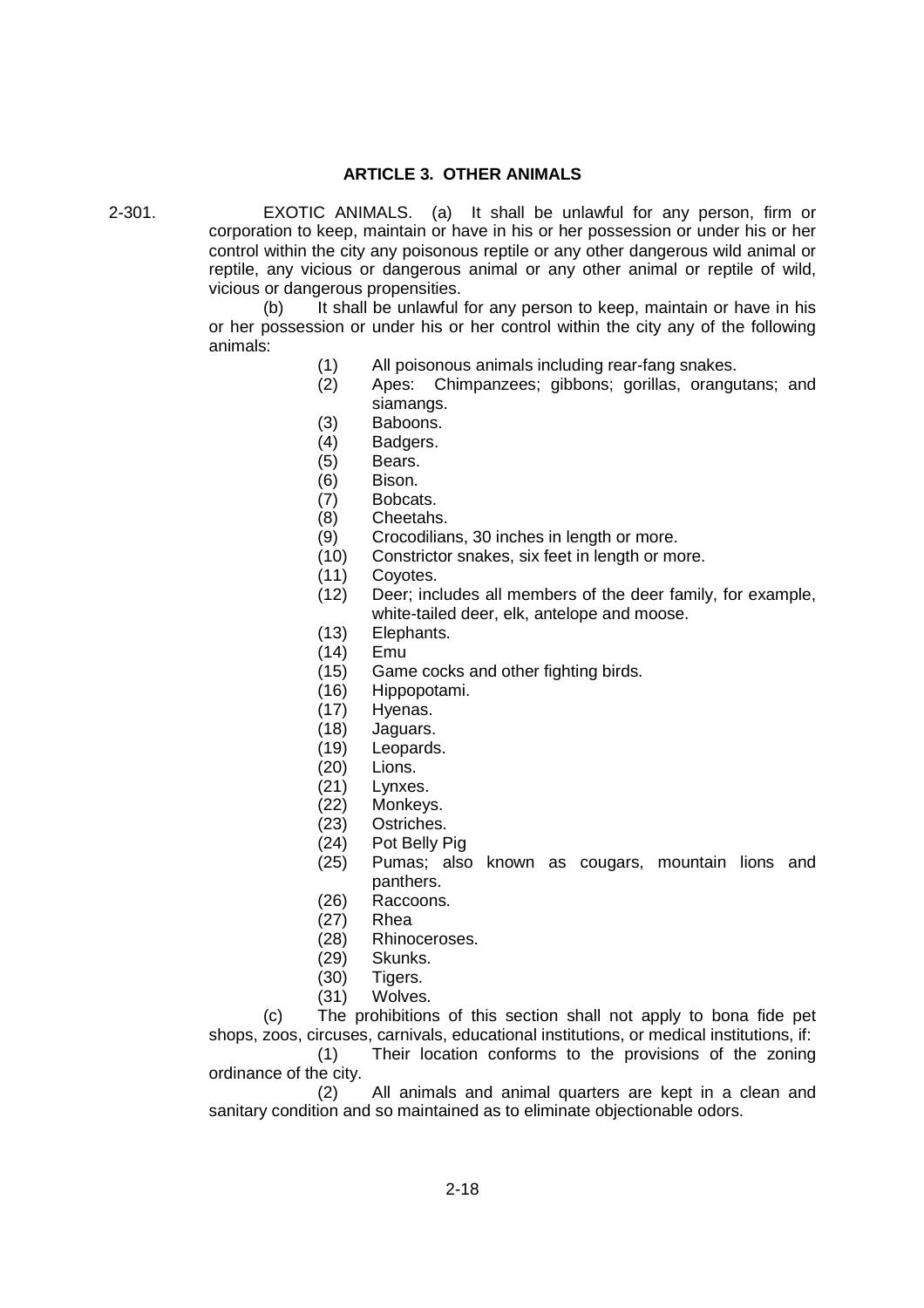(3) Animals are maintained in quarters so constructed as to prevent their escape.

(d) The municipal judge shall have the authority to order any animal deemed vicious confined, destroyed or removed from the city. (Code 1996)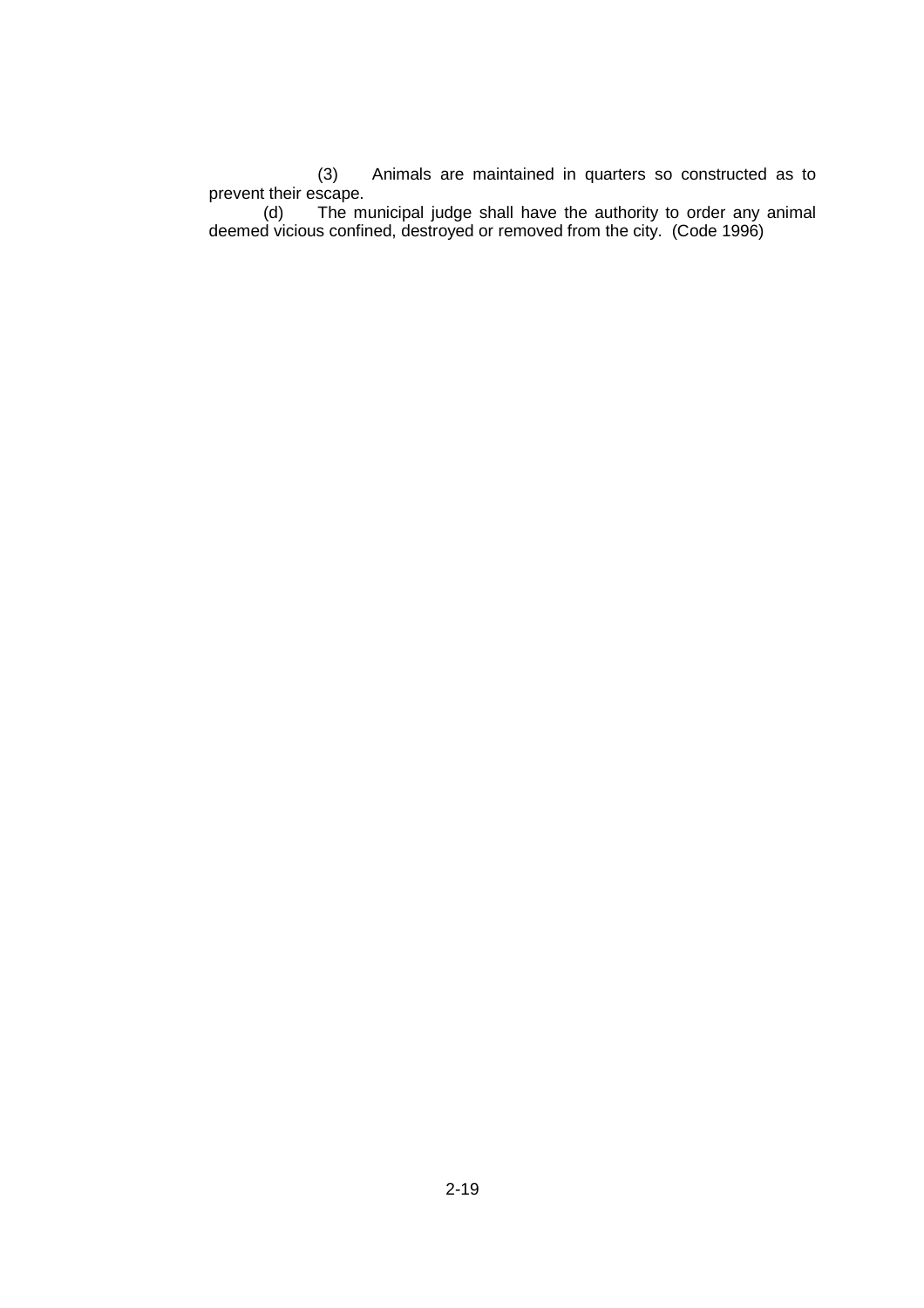## **ARTICLE 4. LIVESTOCK LICENSING**

- 2-401. NUMBER OF ANIMALS ALLOWED. Not more than one horse, mule, donkey, pony, cow, goat or sheep may be harbored or kept within the city limits, and then only under the terms and conditions as herein contained. (Code 1976)
- 2-402. FACILITY REQUIREMENTS. The facility in which the animal is to be harbored shall be secure so as to prevent the animal from running at large. The facility shall be kept sanitary and shall not create a nuisance or health hazard. In addition, the licensee or any person harboring or keeping the animal shall comply strictly with sections 2-107, 2-112 and 2-115:116. (Code 2016)
- 2-403. LICENSE AND INSPECTION REQUIRED. No such animal shall be harbored or kept within the city limits until a license is obtained from the city clerk and an inspection made by the city building inspector and/or his or her agent in this regard. The city building inspector may appoint a member of the Wichita-Sedgwick County Department of Public Health, or its successor in interest to act in his or her stead, or in his or her behalf to conduct the inspection. (Code 1976)

# 2-404. INSPECTION DETERMINATIONS. The inspection shall determine:

(a) That no nuisance will be created by virtue of the harboring or keeping of the animal;

(b) Whether or not the keeping or harboring of the animal will not constitute a health hazard;

(c) The condition, size and suitability of the area within the facilities in which the animal shall be harbored. (Code 1976)

- 2-405. CONSENT OF ADJACENT HOUSEHOLDERS. The party seeking the license shall submit to the city clerk, prior to the issuance of the license a written consent of all of the householders of property immediately adjacent to the property upon which the horses or the animals are to be maintained, including property directly across the street or alley. A license for a term of one year only shall be issued and no renewal shall be issued without re-inspection, the unanimous consent of all the adjacent householders, and a determination that the applicant is in compliance with the terms hereof. (Code 1976)
- 2-406. MINIMUM ACREAGE. No license shall be issued unless the party harboring the animal shall have at least two acres within which to harbor the animal. (Code 1976)
- 2-407. ABATEMENT OF VIOLATION OR NUISANCE. Any persons violating this article shall, after a 10-day notice is forwarded to his or her last known address, immediately abate any violations or nuisance. (Code 1976)
- 2-408. VIOLATION; PENALTY. (a) Any person violating any provisions of this article shall be subject to a fine of not less than \$25, nor more than \$100, for each offense, and a separate offense shall be deemed committed on each day during or on which a violation occurs or continues.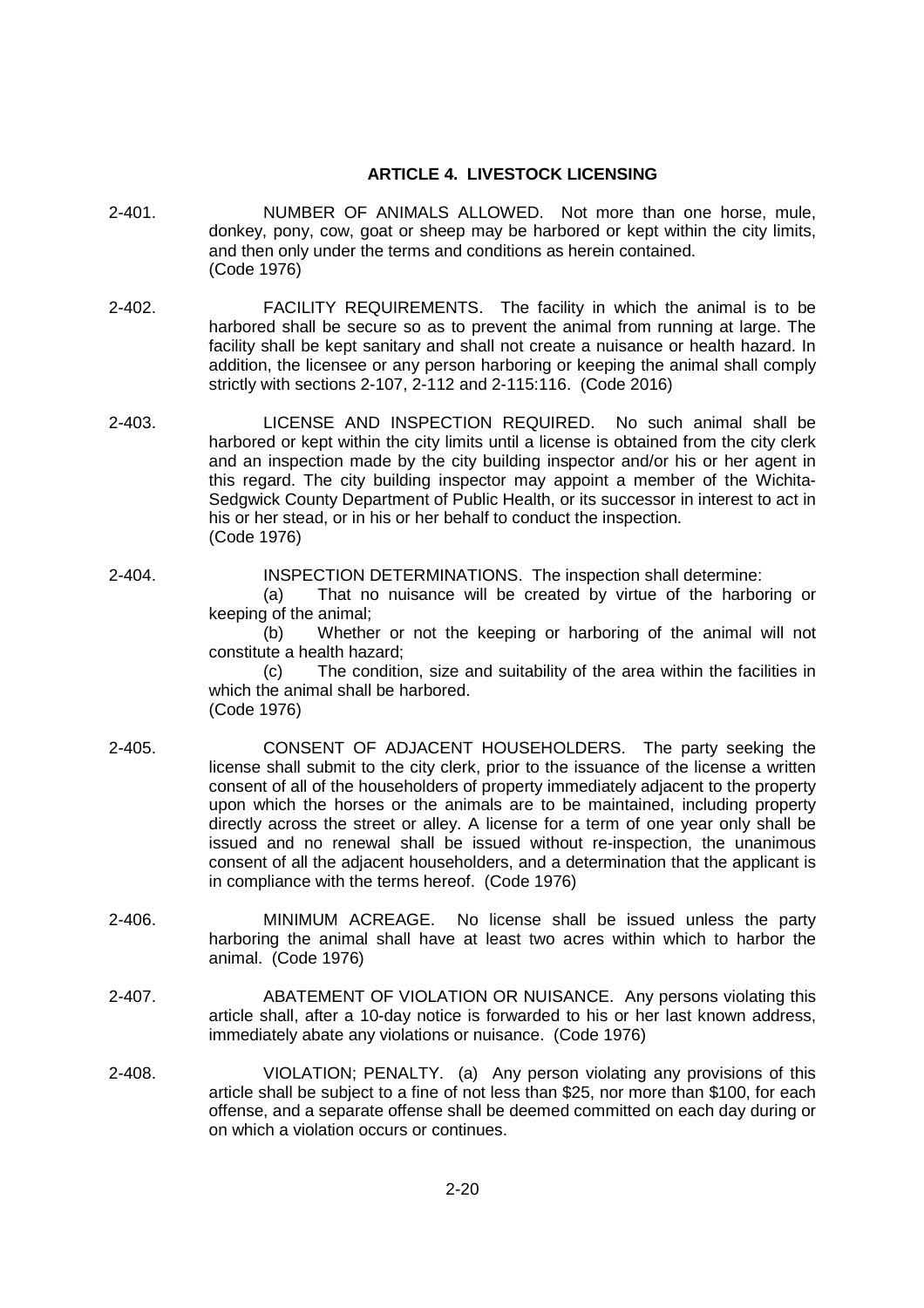(b) Any violation of this article is declared to be a nuisance and in addition to any other relief provided by this article, the city may apply to a court of competent jurisdiction for an injunction to prohibit the continuation of any violation of this article. Such application for relief may include seeking temporary restraining order, temporary injunction and permanent injunction. (Code 1976)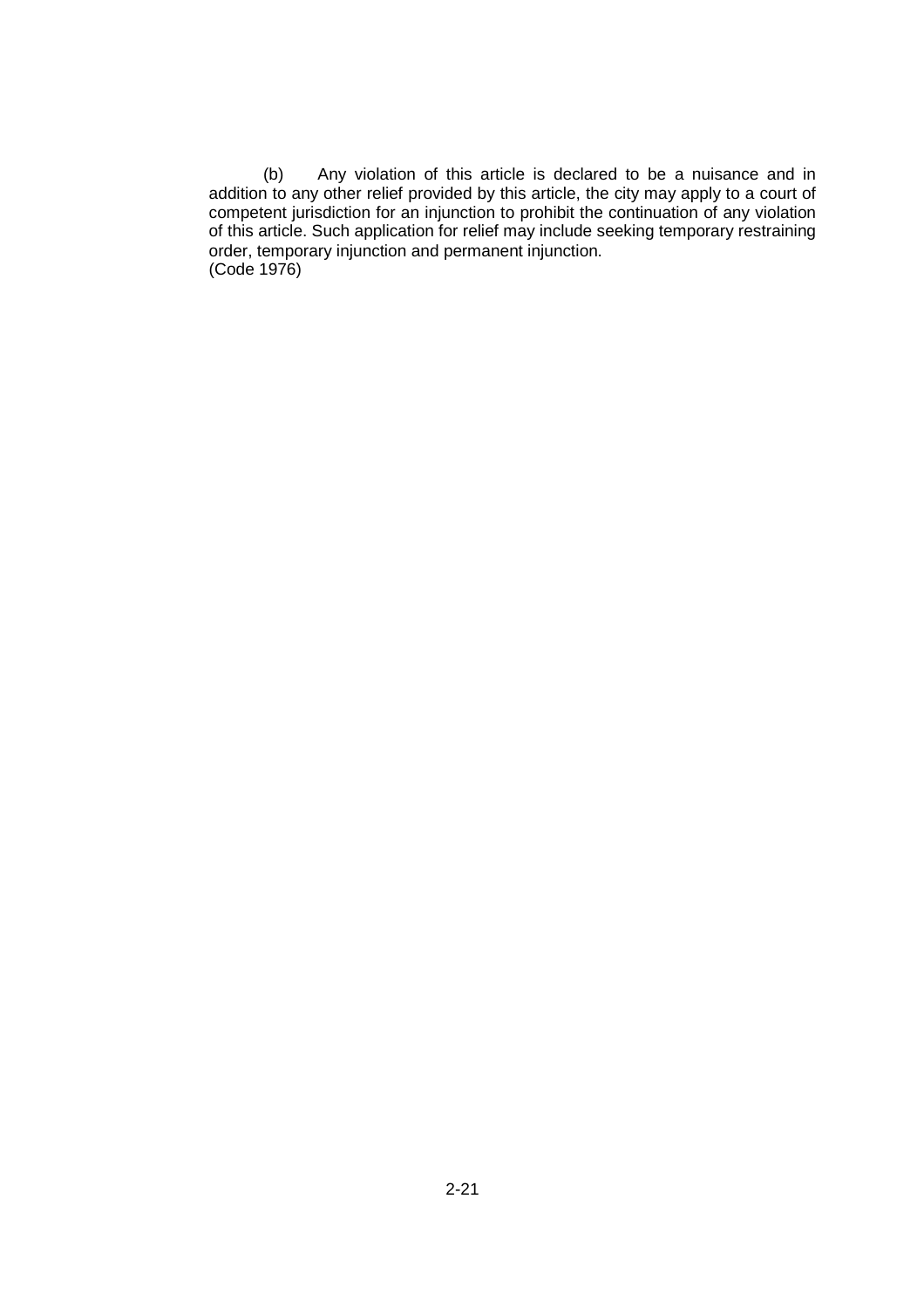## **ARTICLE 5. PIT BULL DOGS, ROTTWEILER DOGS AND WOLF-HYBRIDS**

2-501. KEEPING PROHIBITED. DEFINITIONS. It shall be unlawful to keep, harbor, own or possess within the city:

> (a) Any warm-blooded, carnivorous or omnivorous, wild or exotic animal (including but not limited to non-human primates, raccoons, skunks, foxes and wild and exotic cats; but excluding fowl, ferrets and small rodents of varieties used for laboratory purposes).

(b) Any animal having poisonous bites.

(c) Any pit bull dog; provided, that pit bull dogs registered with the city on January 1, 1996, may be kept within the city subject to the standards and requirements set forth in section 2-502 immediately hereafter. Pit bull dog is defined to mean:

(1) The Staffordshire bull terrier breed of dog;

(2) The American pit bull terrier breed of dog;

(3) The American Staffordshire terrier breed of dog;

(4) Any dog which has the appearance and characteristics of being predominantly of the breeds of Staffordshire bull terrier, American pit bull terrier, American Staffordshire terrier; or a combination of any of these breeds. The registration of an animal at any time in any jurisdiction as a pit bull or any dog listed above shall constitute prima facie evidence the animal is prohibited by this article.

(5) Any Rottweiler dog; provided that Rottweiler dogs registered with the city on August 1, 2003, may be kept within the city subject to the standards and requirements set forth in section 2-502. The registration of an animal at any time in any jurisdiction as a Rottweiler shall constitute prima facie evidence the animal is prohibited by this article.

(6) Any wolf-hybrid; provided, that wolf hybrids registered with the city on August 1, 2003, may be kept within the city subject to the standards and requirements set forth in section 2-502 immediately hereafter. Wolf-hybrid is defined to mean a domesticated dog that has in its known genetic history and/or formal pedigree cross-breeding with the wolf species to include, but not be limited to, animals referred to as wolf-hybrids or wolf-mix breeds or the breed known as Tundra Shepherd. The registration of an animal at any time in any jurisdiction as a wolf-hybrid, wolf-mix breed or Tundra Shepherd shall constitute prima facie evidence the animal is prohibited by this article.

(Ord. 756, Sec. 1; Code 2005)

2-502. KEEPING OF REGISTERED PIT BULL DOGS, ROTTWEILER DOGS, AND WOLF-HYBRIDS. The provisions of section 2-501 are not applicable to owners, keepers or harborers of pit bull dogs, Rottweiler dogs or wolf-hybrids registered with the city as of June 12, 2003. The keeping of such animals, however, shall be subject to the following standards:

> (a) Leash and Muzzle. No person shall permit a registered pit bull dog, Rottweiler dog or wolf-hybrid to go outside its kennel or pen unless such animal is securely leashed with a leash no longer than four feet in length. No person shall permit a pit bull dog, Rottweiler dog or wolf-hybrid to be kept on a chain, rope or other type of leash outside its kennel or pen unless a person is in physical control of the leash. Such animals may not be leashed to inanimate objects such as trees, posts, buildings, etc. In addition, all pit bull dogs, Rottweiler dogs or wolf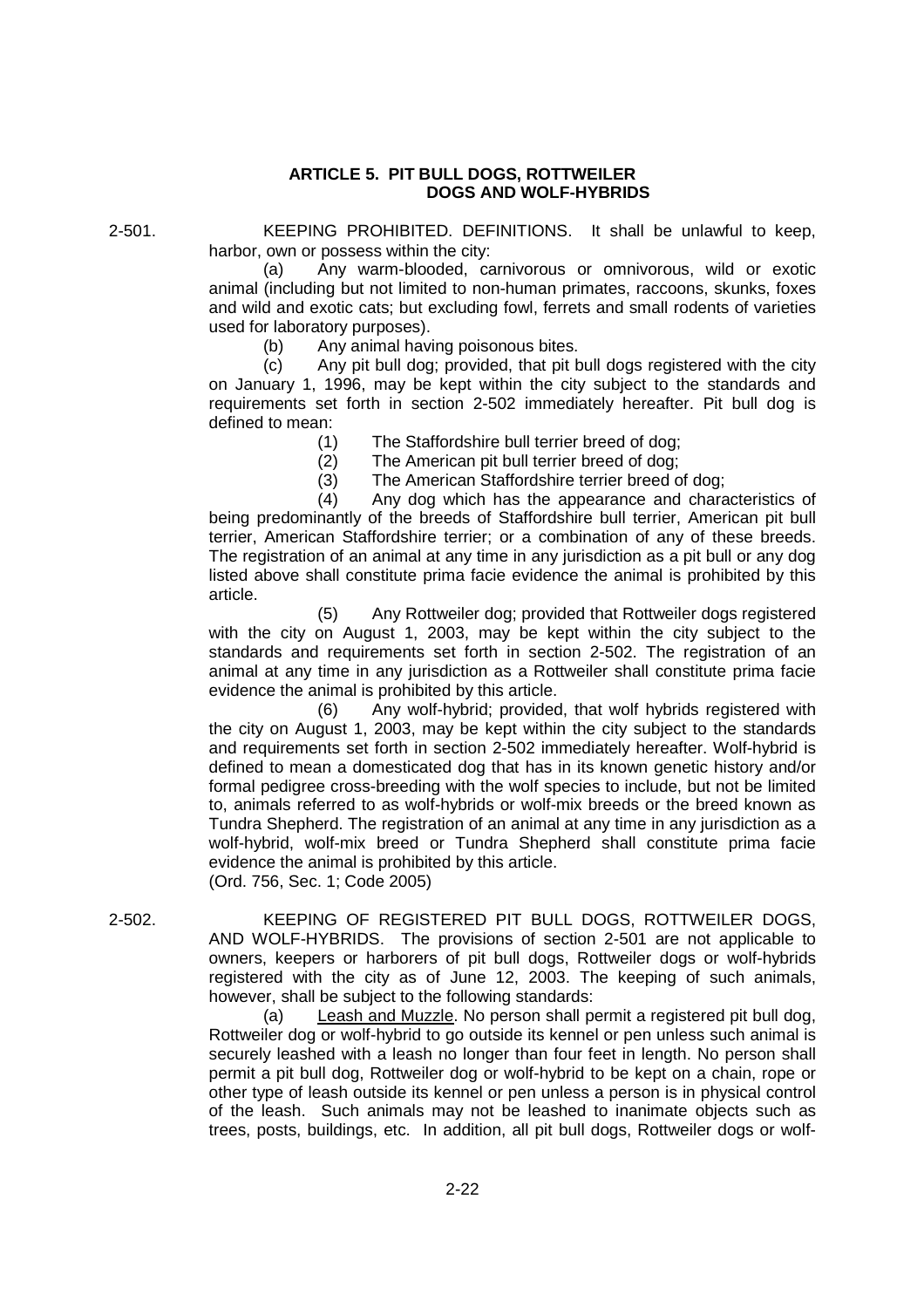hybrids on a leash outside the animal's kennel must be muzzled by a muzzling device sufficient to prevent such dog from biting persons or other animals.

(b) Confinement. All registered pit bull dogs, Rottweiler dogs or wolfhybrids shall be securely confined indoors or in a securely enclosed and locked pen or kennel, except when leashed and muzzled as above provided. Such pen, kennel or structure must have secure sides and a secure top attached to the sides. All structures used to confine registered pit bull dogs, Rottweiler dogs or wolf-hybrids must be locked with a key or combination lock when such animals are within the structure. Such structure must have a secure bottom or floor attached to the sides of the pen or the sides of the pen must be embedded in the ground no less than two feet. All structures erected to house pit bull dogs, Rottweiler dogs or wolf-hybrids must comply with all zoning and building regulations of the city. All structures must be adequately lighted and ventilated and kept in a clean and sanitary conditions.

(c) Confinement Indoors. No pit bull dog, Rottweiler dog or wolf-hybrid may be kept on a porch, patio or in any part of a house or structure that would allow the animal to exit such building on its own volition. In addition, no such animal may be kept in a house or structure when the windows are open or when screen windows or screen doors are the only obstacle preventing the animal from exiting the structure.

(d) Signs. All owners, keepers or harborers of registered pit bull dogs, Rottweiler dogs or wolf-hybrids within the city shall display in a prominent place on their premises a sign easily readable by the public using the words "Beware of Dog." In addition, a similar sign is required to be posted on the kennel or pen of such animal.

(e) Insurance. All owners, keepers or harborers of registered pit bull dogs, Rottweiler dogs or wolf-hybrids must provide proof to the city clerk of and thereafter continuously provide public liability insurance in a single incident amount of \$50,000 for bodily injury to or death of any person or persons or for damage to property owned by any persons which may result from the ownership, keeping or maintenance of such animal. Such insurance policy shall provide that no cancellation of the policy will be made unless 10 days written notice is first given to the city clerk.

(f) Reporting Requirements. All owners, keepers or harborers of registered pit bull dogs, Rottweiler dogs or wolf-hybrids must within 10 days of the incident, report in writing to the city clerk the removal from the city or death of a registered pit bull dog, Rottweiler dog or wolf-hybrid, the birth of offspring of a registered pit bull dog, Rottweiler dog or wolf-hybrid, the new address of a registered pit bull dog, Rottweiler dog or wolf-hybrid owner should the owner move within the corporate city limits.

(g) Sale or Transfer of Ownership Prohibited. No person shall sell, barter or in any other way dispose of a pit bull dog, Rottweiler dog or wolf-hybrid registered with the city to any person within the city unless the recipient person resides permanently in the same household and on the same premises as the registered owner of such animal; provided that the registered owner of a pit bull dog, Rottweiler dog or wolf-hybrid may sell or otherwise dispose of a registered animal or the offspring of such animal to a person who do not reside within the city.

(h) Animals Born of Registered Dogs. All offspring born of pit bull dogs, Rottweiler dogs or wolf-hybrids registered within the city must be removed from the city within six weeks of the birth of such animal.